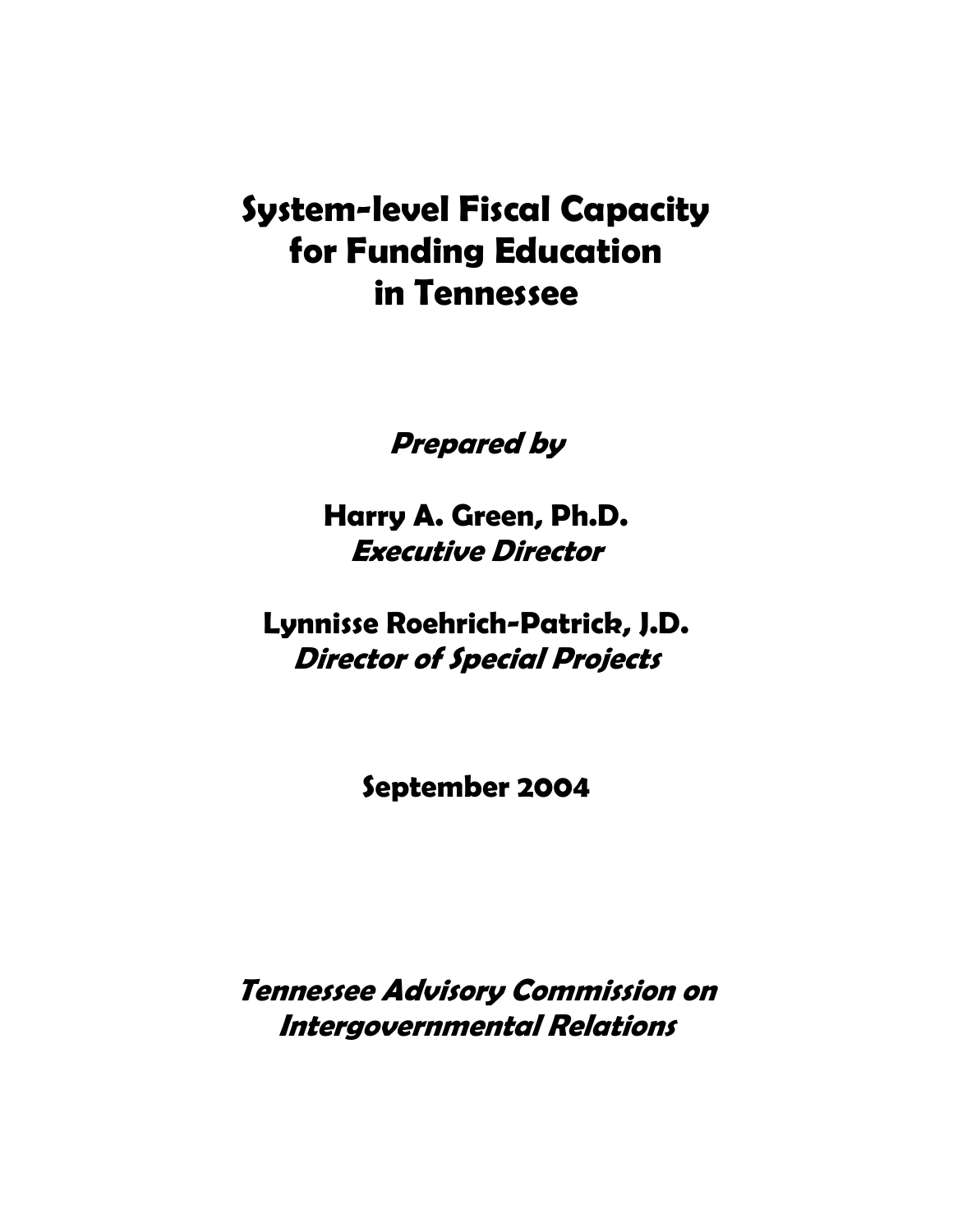# **Prototype System-level Fiscal Capacity Model How We Got Here**

- August 1990: TACIR staff's initial exposition of the difficulties of determining fiscal capacity for school systems in Tennessee published in a staff report titled *Fiscal Capacity of Public School Systems in Tennessee*.
- February 16, 1995: Supreme Court of Tennessee finds for the smalls schools plaintiffs that

*exclusion of teachers' salary increases from the equalization formula is of such magnitude that it would substantially impair the objectives of the plan; consequently, the plan must include equalization of teachers' salaries according to the BEP formula.* 

- February 27, 1995: Brent Poulton, Executive Director of the State Board of Education, writes expressing concern about the use of a county fiscal capacity model and suggesting that the overall BEP funding formula would be improved "if we could establish an index for each of the 139 school systems."
- March 8, 1995: Jane Walters, Commission of Education, writes in relation to the department's review of teachers' salary equalization, asking that Dr. Green to "review the issue [of fiscal capacity] and make a proposal on how [it] can be done at the school system level."
- June 1995: Requests to revise the TACIR fiscal capacity formula are brought before the Commission. Commissioner Walters notes that

*if the department could distribute BEP funds on a fiscal capacity index that more accurately reflected the situation in each district, it would aid in the quest for equalization, be as fair as possible, and help the department in its continual battle over salaries and other issues where there is such great disparity.* 

Dr. Poulton notes that

*The original premise of the BEP was that the responsibility for funding schools was split between the state and local governments. Given that local governments had different abilities to pay, local responsibility would be divided according to ability to pay. Conceptually at least, the*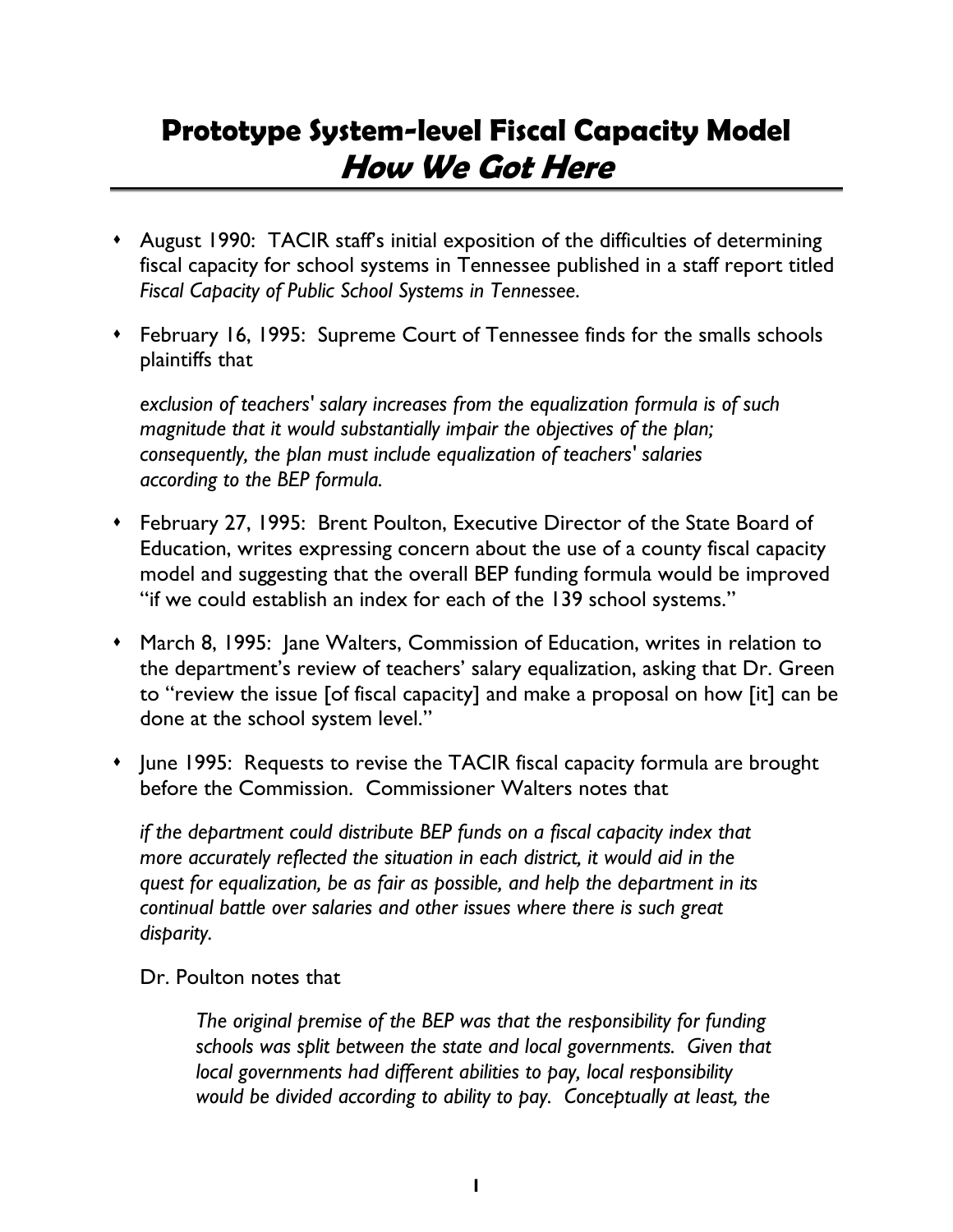*notion was that there were 139 school systems and there would be 139 splits of that local responsibility.* 

Chairman Bragg asked TACIR staff to meet with department and board staff to discuss the issue further and report back at the next meeting.

- June 1997: With full funding of the BEP formula set for the upcoming year, at the Commission's request, Asst. Commissioner Roehrich-Patrick, Department of Education, presents information to the Commission as evidence of real differences in ability to pay between counties and other systems within counties. With few exceptions, city systems and special school districts have higher salaries and expenditures per student. Chairman Rochelle notes that TACIR will review the fiscal capacity model, but notes that the lack of data for income at the city and special school district level limits the effort.
- June 1998: Intent to develop sub-county model included in TACIR work program.
- Summer/Fall 1998: Initial development of one-tier and two-tier sub-county models. Staff proceeds with development of two-tier model.
- Summer/Fall 2000 through Fall 2002: Discussion of municipal overburden as it relates to sub-county model; significant cross-research with Comptroller's Office of Education Accountability (OREA).
- September 2001: Prototype two-tier model presented to Commission.
- Fall 2001: favorable review of draft model by outside experts in school finance and statistics, including OREA staff.
- October 2002: Supreme Court of Tennessee strikes down current funding scheme for funding/establishing teachers' salaries; work on sub-county fiscal capacity model begins again in earnest.
- Fall 2002: First one-tier algebraic prototype developed by TACIR staff.
- Winter 2003: TACIR staff explore alternatives to sub-county model at request of Comptroller of the Treasury.
- June 2003: Commission updated on development of prototype model; concern about developing income measure at the sub-county level highlighted.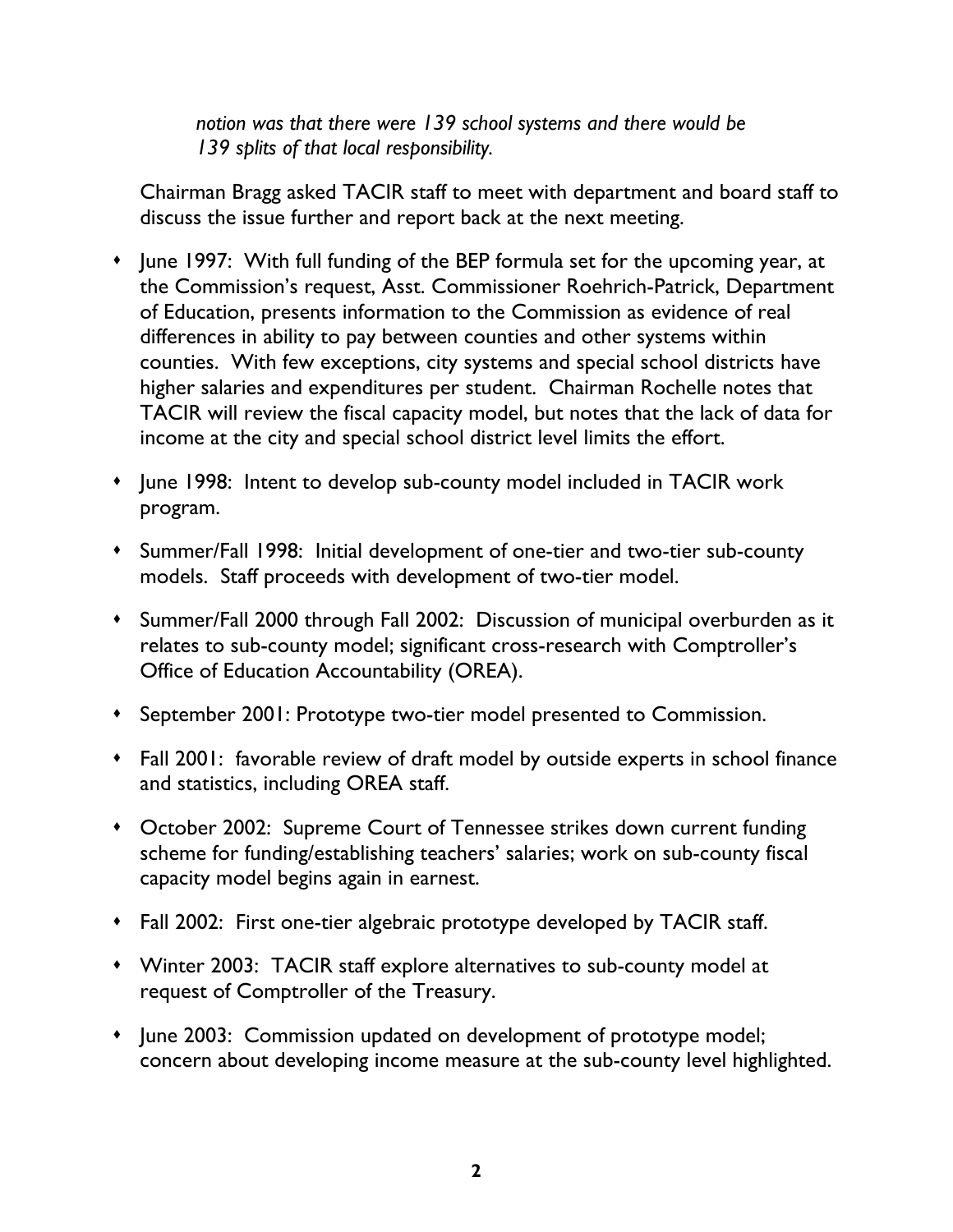- June 2003: OREA staff experimenting with two-tier, regression based, subcounty model; request feedback.
- September 2003: OREA and TACIR staff begin in working in concert on subcounty prototype; develop four basic alternatives:
	- *two two-tier models, both w/regression-based county tier* 
		- one w/algebraic second tier based solely on tax bases
		- one w/regression second tier
	- *two one-tier models* 
		- one algebraic based solely on tax bases
		- one full regression
- October 2003: Four basic alternatives submitted to external reviewers for comments; one-tier regression version most favored; submitted to Governor's office.
- October 7, 2003: Governor's salary equity task force drafts framework for recommendation of ten principles including this one: "The proposal will include a new district-level fiscal capacity model in order to provide a fairer method of determining local contribution."
- October 30, 2003: TACIR submits consensus prototype system-level model to Governor's office.
- Winter 2004: Governor's office submits salary equity proposal to legislature that does not include prototype model.
- Spring 2004: General Assembly enacts and Governor signs salary equity bill that includes request that BEP Review Committee give special consideration to, among other things, a system-level fiscal capacity model; requires annual report each November 1.
- Summer 2004: BEP Review Committee establishes subcommittees to prepare proposal for, among other things, a system-level fiscal capacity model in order to comply with legislation.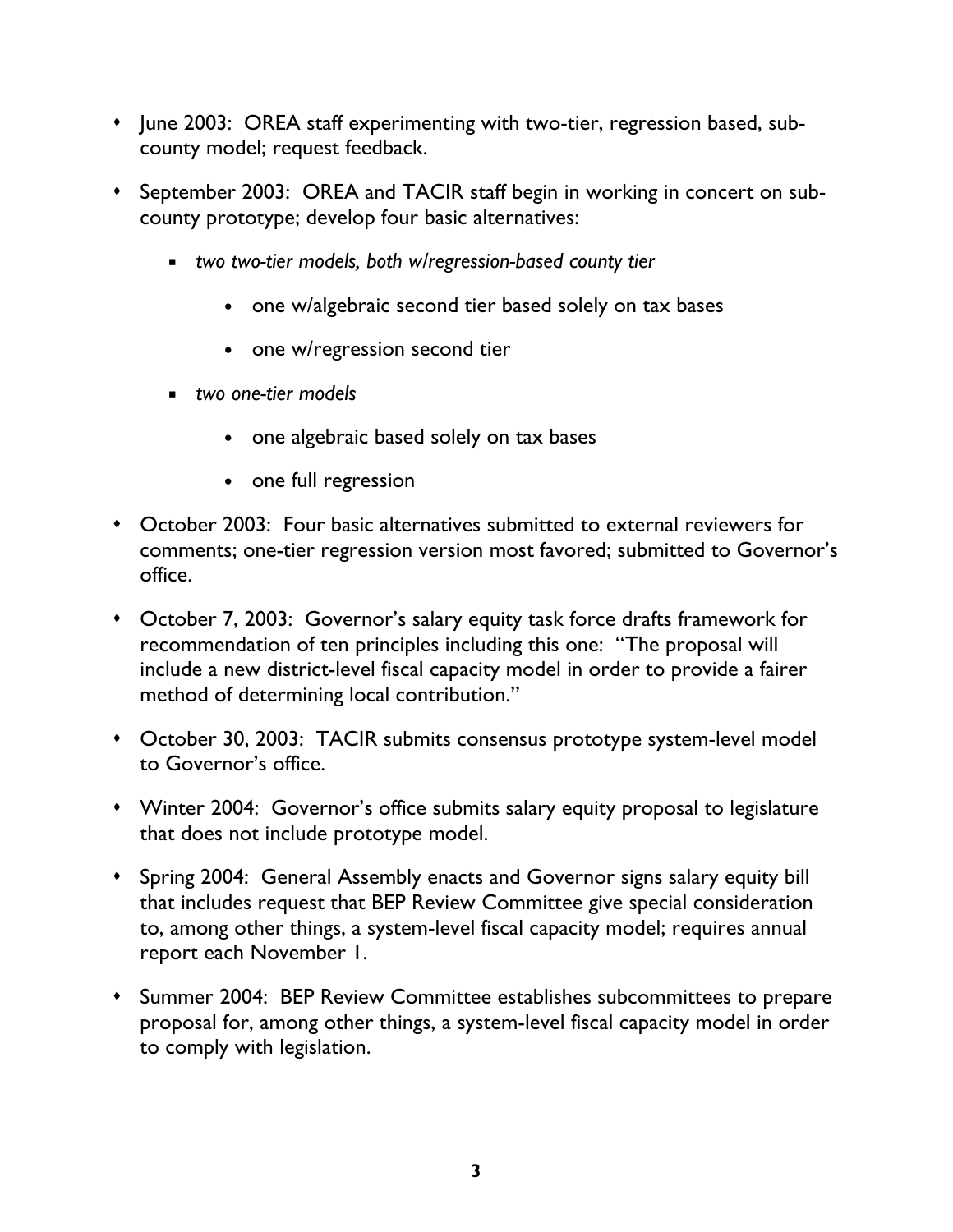# **Tennessee's Unique Challenge How to Handle Disparate Fiscal Entities in a Single Model**

 Measuring fiscal capacity for Tennessee's 136 school systems presents

### **Two Significant Challenges**

- *different authority to tax and raise revenue*
- *different fiscal relationships among systems*

#### **County governments\***

- *Must levy county-wide tax for schools* 
	- *May tax property*
	- *May tax sales*
	- *May tax other activities (e.g., wheel tax)*
- *Must share school taxes with other systems in county*
- *May use revenue from state-shared taxes for schools without sharing*

#### **City governments**

- *May make general fund transfers for schools (some do; some don't)* 
	- *May tax property*
	- *May tax sales*
	- *May tax other activities*
- *Need not share school funds with any other system*
- *May use revenue from state-shared taxes for schools without sharing*
- *Receive share of county governments' school revenue*

### **Special School Districts**

*May only tax property* 

 $\overline{a}$ 

- *Need not share school funds with any other system*
- *Receive share of county governments' school revenue*

<sup>\*</sup> County governments are not required to operate schools (if all students in the county can attend a city system or special school district), but if they do so, must establish education taxes for them.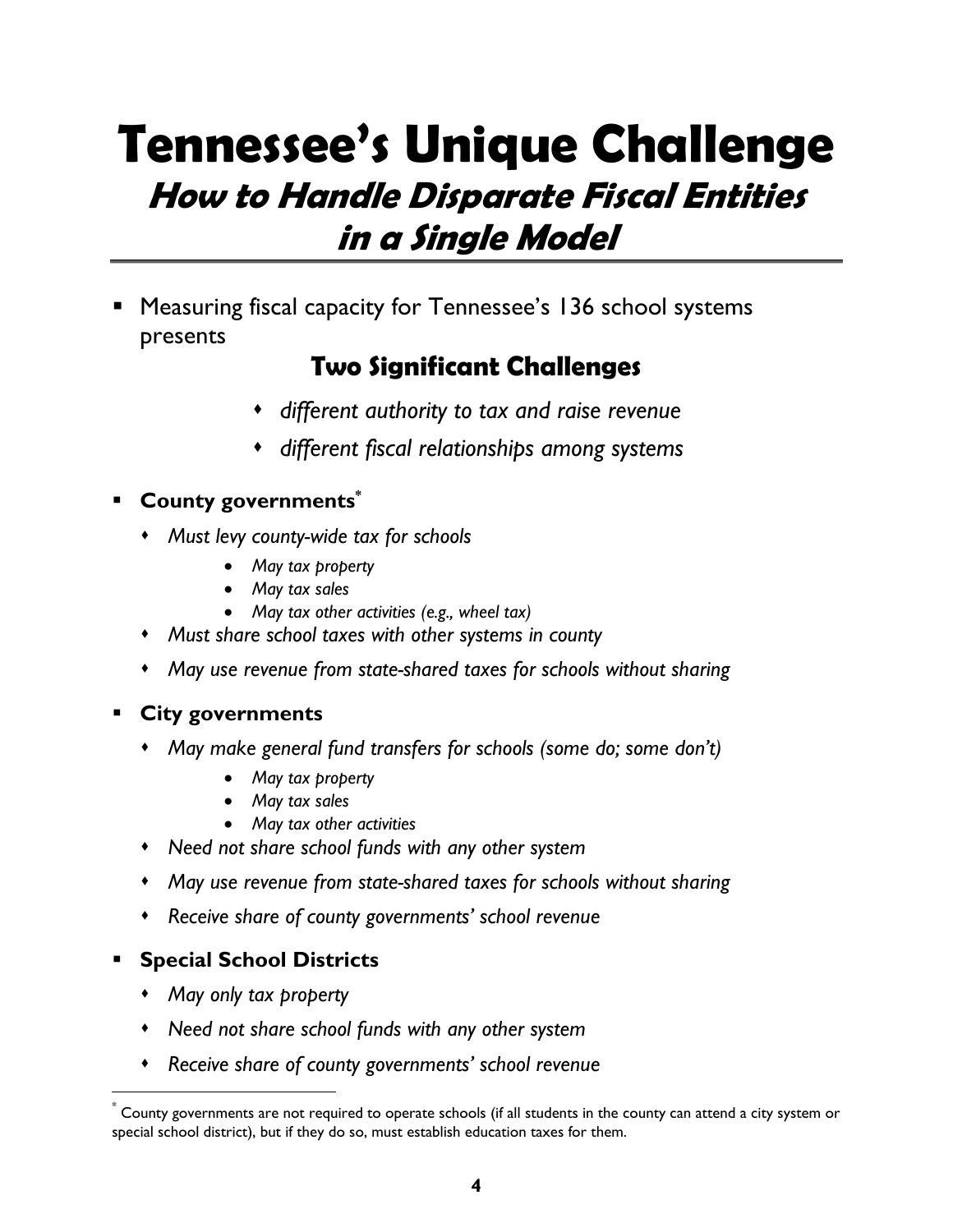# **Disparate Fiscal Entities**

**Different Revenues, Different Sharing Requirements** 

- *Different kinds of school systems have access to different revenue sources*
- *Different kinds of school systems have different sharing obligations when accessing their revenue sources for schools*

| <b>Revenue</b>       | <b>County School</b>                                  | <b>City School</b>                                                         | <b>Special School</b>                |
|----------------------|-------------------------------------------------------|----------------------------------------------------------------------------|--------------------------------------|
| Source               | <b>Systems</b>                                        | <b>Systems</b>                                                             | <b>Districts</b>                     |
| <b>Property</b>      |                                                       |                                                                            |                                      |
| • Shared             | Yes-retain portion of                                 | Yes-receive from                                                           | Yes-receive from                     |
|                      | county taxes based on                                 | county based on share                                                      | county based on share                |
|                      | share of WFTEADA                                      | of WFTEADA                                                                 | of WFTEADA                           |
| • Unshared           | No-county revenue                                     | Yes-at individual city's                                                   | Yes-based on rate                    |
|                      | for education                                         | discretion or through general                                              | established by                       |
|                      | must be shared <sup>*</sup>                           | fund transfer                                                              | legislature                          |
| <b>Taxable Sales</b> |                                                       |                                                                            |                                      |
| • Shared             | Yes-retain portion of                                 | Yes-receive from                                                           | Yes-receive from                     |
|                      | county taxes based on                                 | county based on share                                                      | county based on share                |
|                      | share of WFTEADA                                      | of WFTEADA                                                                 | of WFTEADA                           |
| • Unshared           | No-county revenue<br>for education<br>must be shared* | Yes-at individual city's<br>discretion or through general<br>fund transfer | No--not authorized by<br>legislature |
|                      | <b>State-shared Tax Revenue</b>                       |                                                                            |                                      |
|                      | Yes—no sharing                                        | Yes-no sharing                                                             | No-not eligible to                   |
|                      | requirement                                           | requirement                                                                | receive                              |

*A note about values included in the fiscal capacity model:* All systems have values greater than zero for tax base variables that generate county education revenue that must be shared, including the resident tax burden variable that is based on the county-area property tax base. If the table above indicates that a particular revenue source is not available, then the fiscal capacity model will include zeros for those kinds of systems. For example, special school districts receive zeros unshared taxable sales and zero state-shared taxes. Similarly, county school systems receive zero unshared property and sales tax revenues and have a zero for the resident tax burden associated with unshared property tax revenues.

 $\overline{a}$ 

 $\degree$  Except in very limited circumstances (i.e., to support countywide transportation fund or to repay rural education debt).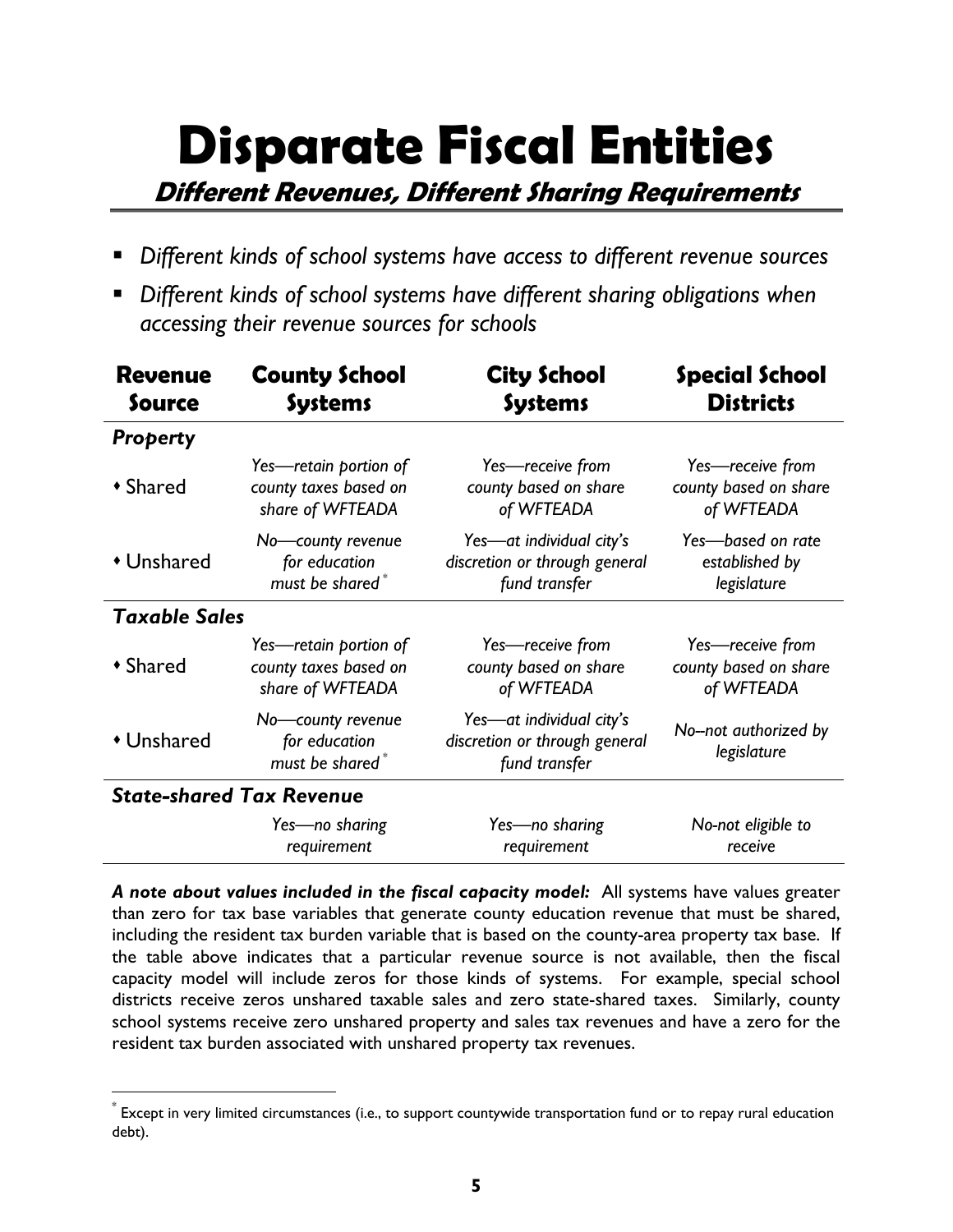# **New Model versus Current Model—Highlights**

- **Provides system-level fiscal capacity for use in equalizing system-level** funding formula
- **Retains regression-based modified representative tax system** approach
- **Retains and enhances pupil and taxpayer equity measures** 
	- Tax base variables include state-shared tax revenue available to fund school systems
	- Per Capita Income replaced by
		- 9 *Median Household Income for county area—eliminates problem of group quarters and outliers in smaller counties*
		- 9 *Child Poverty Rate for school systems—only income-related data available at that level*
- Remains a fiscal behavioral model—does not set normative standards for local revenue
- Own-source revenue includes state-shared tax revenue used to fund school systems
	- 9 *More comprehensive—state-shared tax revenue substitutes for local revenues*
	- 9 *Improves data integrity— state-shared tax revenue cannot be separated out of city general fund transfers*
- Service Burden (public school students divided by population) no longer needed—*covered by more comprehensive BEP Formula (separately funds academic, vocational and special education plus additional funds for English language learners and at-risk students)*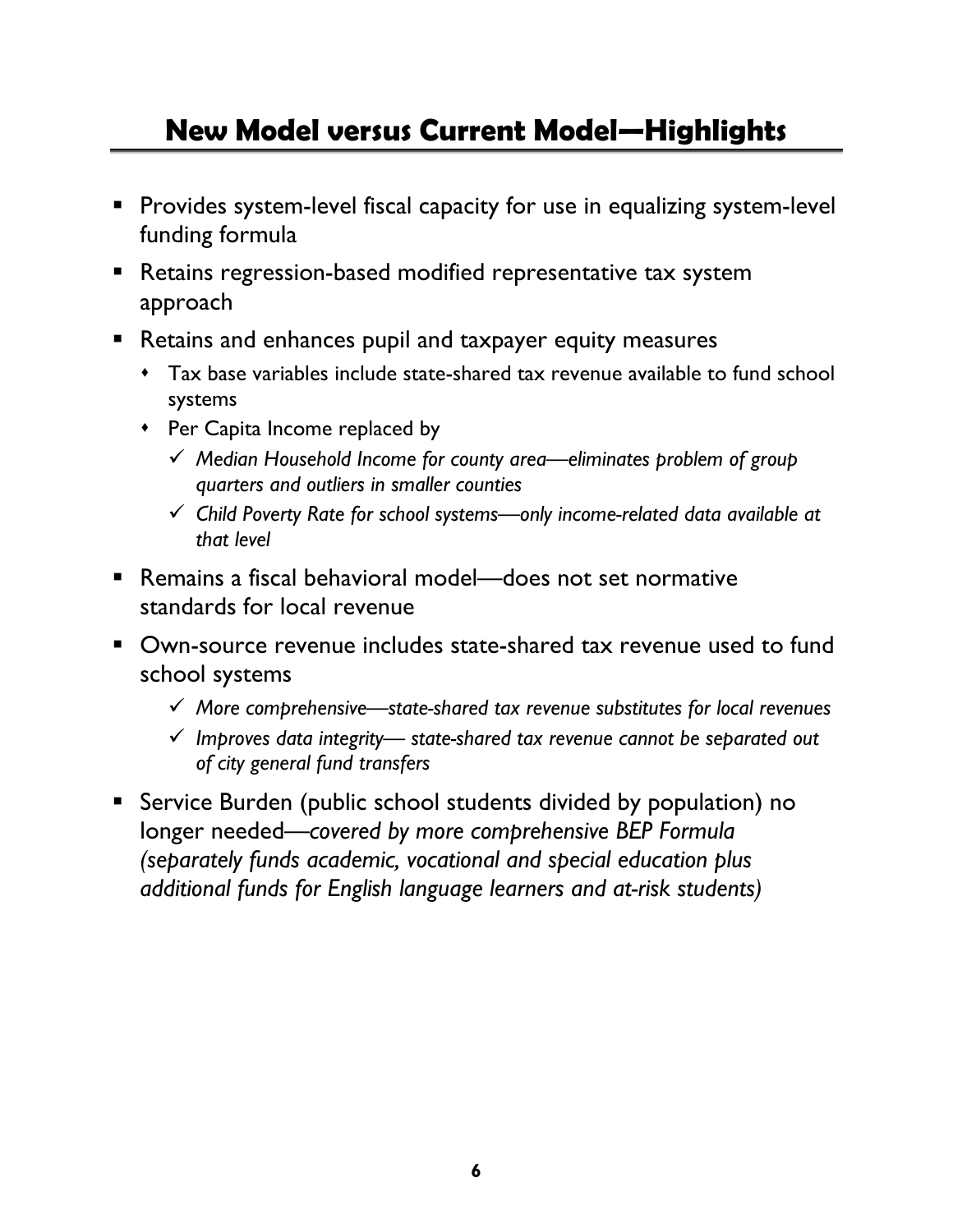# **New Model versus Current Model Comparison of Variables**

| <b>Variables</b>                                                 | <b>Current Model</b>                                                                         | <b>New Model</b>                                                                                            |  |  |  |  |
|------------------------------------------------------------------|----------------------------------------------------------------------------------------------|-------------------------------------------------------------------------------------------------------------|--|--|--|--|
| <b>Local Revenue</b>                                             | Does not include state-shared<br>tax revenue except in City<br><b>General Fund Transfers</b> | Includes state-shared tax revenues<br>used to fund school systems                                           |  |  |  |  |
| <b>Property per</b><br><b>Pupil</b>                              | County area                                                                                  | County area & school systems                                                                                |  |  |  |  |
| <b>Sales per Pupil</b>                                           | County area                                                                                  | County area & school systems                                                                                |  |  |  |  |
| <b>State-shared</b><br><b>Tax Revenue</b><br>per Pupil           | Does not include                                                                             | Includes state-shared tax revenues<br><i>available to fund school systems</i>                               |  |  |  |  |
| <b>Ability to Pay</b>                                            | County-area Per Capita<br><i><u><b>Income</b></u></i>                                        | <b>County-area Median</b><br>Household Income<br><b>System Child Poverty Rate</b>                           |  |  |  |  |
| <b>Resident Tax</b><br><b>Burden/Tax</b><br><b>Exportability</b> | County-area residential &<br>farm assessment divided by<br>total assessment                  | Business-related property<br>assessment divided by total<br>assessment<br>County-area ratio<br>System ratio |  |  |  |  |
| <b>Service Burden</b>                                            | <b>Public School Students (ADM)</b><br>divided by Population                                 | Not included because BEP has<br>become more comprehensive                                                   |  |  |  |  |

 $\overline{a}$ 

 $\degree$  Commercial, industrial, utility and personal property.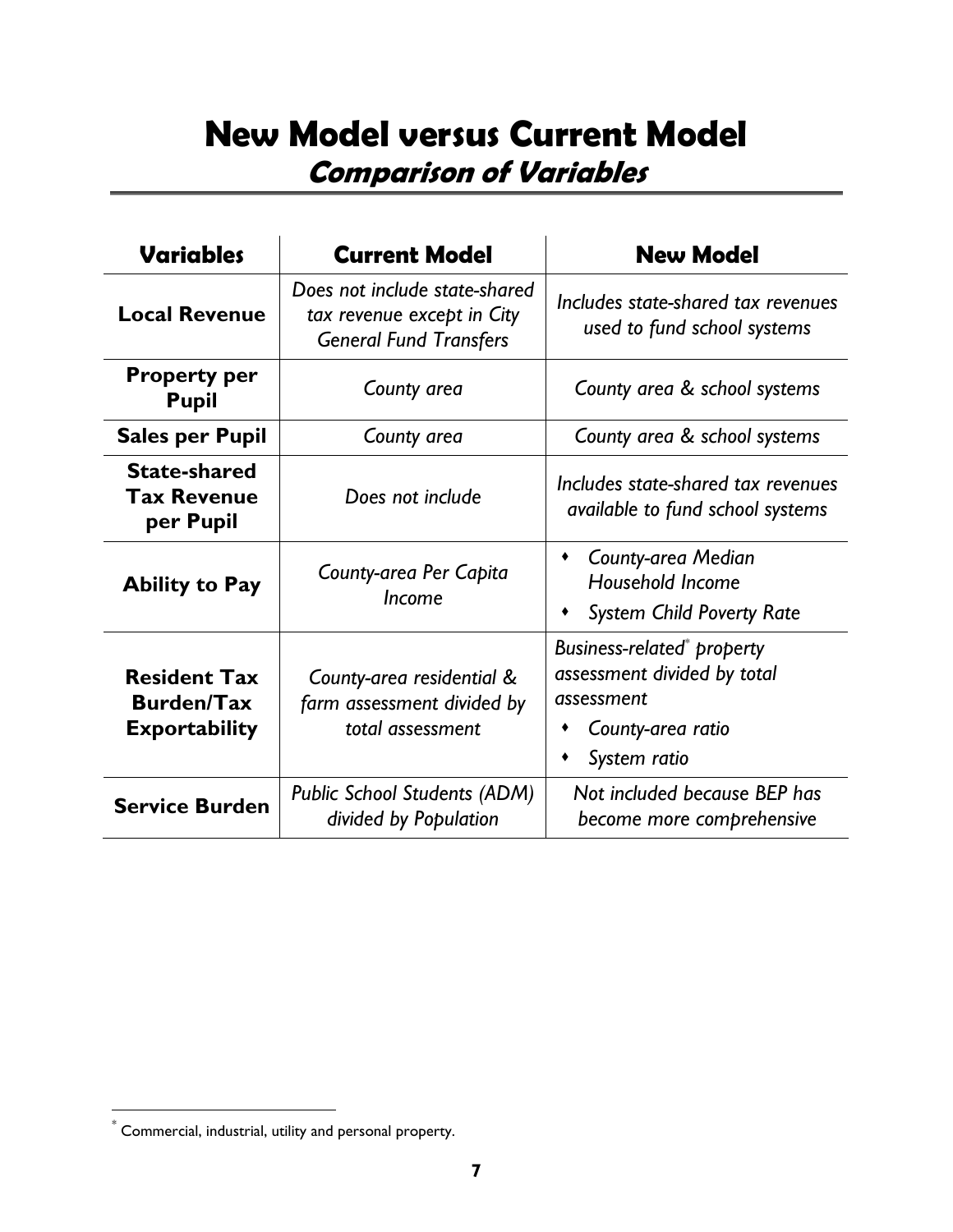# **Schedule of Data Availability**

|                                 | 1999 | 2000 | 2001 | 2002 | 2003 | 2004 | 2005 | 2006 |
|---------------------------------|------|------|------|------|------|------|------|------|
| <b>BEP Funding Year</b>         |      |      |      |      |      |      |      | X    |
| <b>Student Counts (ADM)</b>     |      |      |      | X    | X    | X    |      |      |
| <b>Local Revenue</b>            |      |      |      | X    | X    | X    |      |      |
| <b>Taxable Sales</b>            |      |      |      | X    | X    | X    |      |      |
| <b>Taxable Property</b>         |      |      | X    | X    | X    |      |      |      |
| <b>State-shared Tax Revenue</b> |      |      |      | X    | X    | X    |      |      |
| <b>Median Household Income</b>  | X    | X    | X    |      |      |      |      |      |
| <b>Child Poverty Rates</b>      | X    | X    | X    |      |      |      |      |      |

- **Calculations of funding through the Basic Education Program (BEP) formula are made during the fiscal year prior to the year in which funding is to be provided.** Because the calculations are made before the end of the prior fiscal year, no figures for the year during which those calculations are made are available for that purpose; therefore, the latest available data is always from two years prior to the year being funded. Moreover, data reported on a calendar year basis, which includes property, median household income and child poverty, will always be another six months behind. And figures from the federal government, which include median household income and child poverty, will lag further behind because they are based on a wide array of data and complex estimation processes.
- **Three-year averages are used for each factor by agreement with the BEP Review Committee appointed by the State Board of Education in order to mitigate any volatility that might be inherent in the data.** The most volatile data is typically the property tax base because of periodic and unpredictable challenges to the assessed valuations established by county appraisers.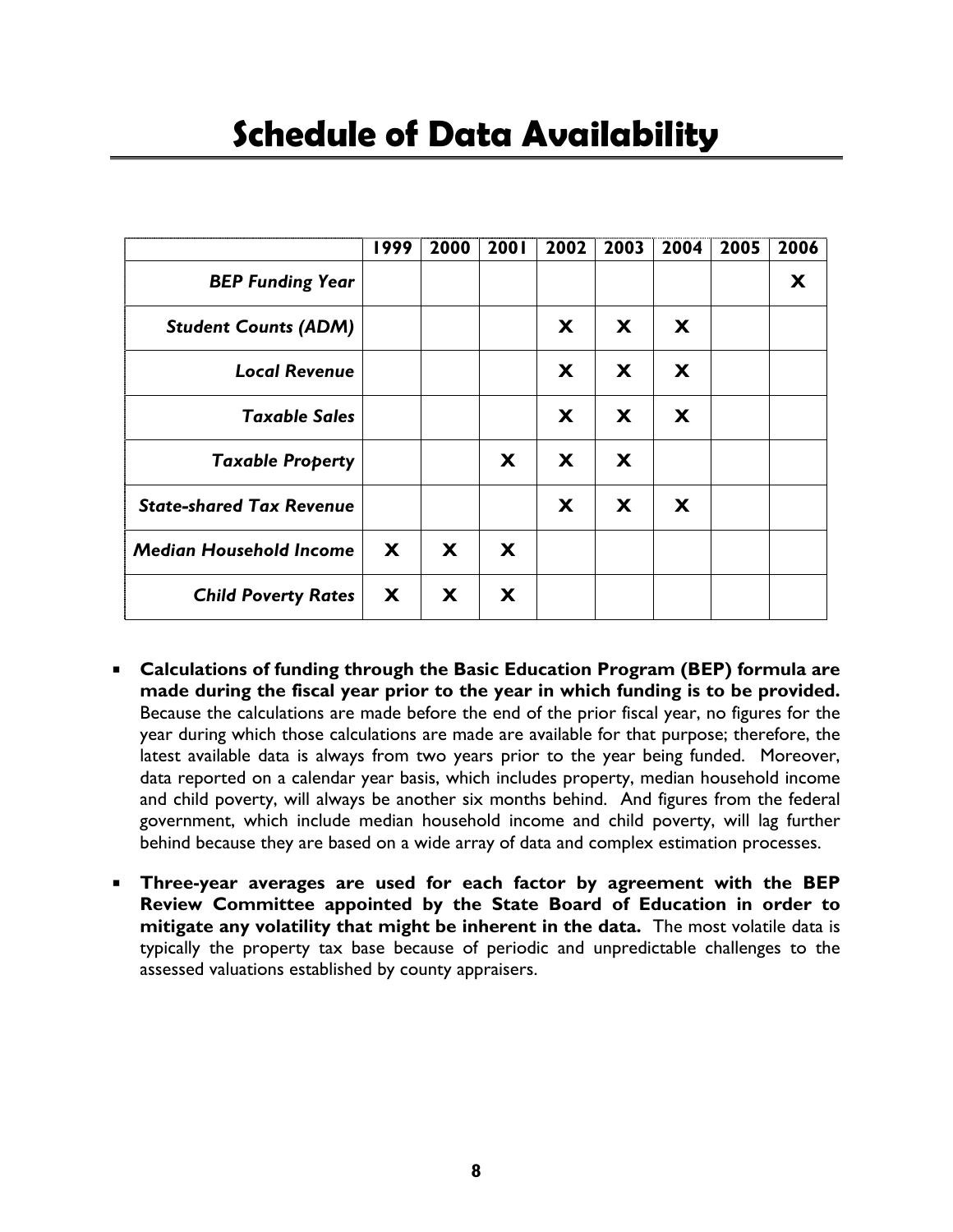# **Volunteer County Example**

|                                         |                                   | <b>School Systems in Volunteer County</b> |                 |
|-----------------------------------------|-----------------------------------|-------------------------------------------|-----------------|
| <b>Fiscal Capacity Measurement</b>      | <b>Volunteer</b><br><b>County</b> | <b>Polk City</b>                          | <b>Best SSD</b> |
| Revenue per Pupil                       | \$2,254                           | \$3,140                                   | \$2,612         |
| <b>Shared Property per Pupil</b>        | \$100,823                         | \$100,823                                 | \$100,823       |
| <b>Unshared Property per Pupil</b>      | \$0                               | \$131,912                                 | \$74,638        |
| <b>Shared Taxable Sales per Pupil</b>   | \$64,001                          | \$64,001                                  | \$64,001        |
| Unshared Taxable Sales per Pupil        | \$0                               | \$134,287                                 | \$0             |
| <b>Shared Tax Exportability Ratio</b>   | 44.17%                            | 44.17%                                    | 44.17%          |
| <b>Unshared Tax Exportability Ratio</b> | 0.00%                             | 58.97%                                    | 40.96%          |
| State-shared Tax Revenue per Pupil      | \$177                             | \$612                                     | \$0             |
| <b>County Median Household Income</b>   | \$33,953                          | \$33,953                                  | \$33,953        |
| <b>System Child Poverty Rate</b>        | 15.73%                            | 19.89%                                    | 17.03%          |
| System-level Fiscal Capacity per Pupil  | \$2,229                           | \$3,089                                   | \$2,690         |
| <b>Old County-area Fiscal Capacity</b>  | \$2,405                           | \$2,405                                   | \$2,405         |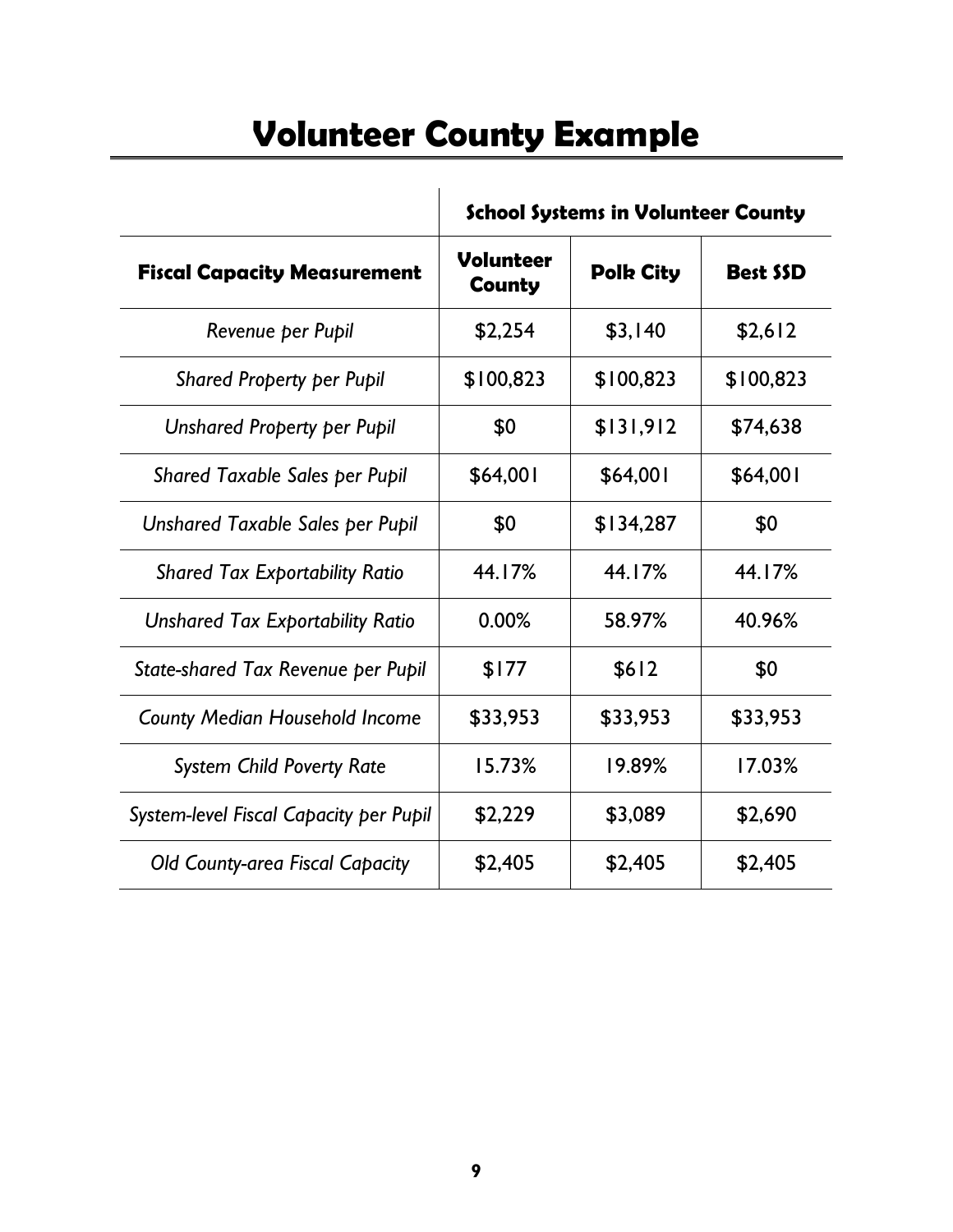## **New Model versus Current Model—Ability to Pay**

### *Correlation Coefficients for Alternative Measures*

*Based on Most Current Three-year Averages* 

|                                                      | Per<br>Capita<br><b>Personal</b><br><b>Income</b><br>1999-2001 | <b>Median</b><br><b>Household</b><br><b>Income</b><br>1998-2000 | <b>Poverty</b><br><b>Rate for</b><br><b>All Ages</b><br>1998-2000 | <b>Poverty</b><br><b>Rate for</b><br><b>Ages 5-17</b><br>1998-2000 |
|------------------------------------------------------|----------------------------------------------------------------|-----------------------------------------------------------------|-------------------------------------------------------------------|--------------------------------------------------------------------|
| Per<br>Capita<br><b>Personal</b><br><b>Income</b>    | 1.0000                                                         |                                                                 |                                                                   |                                                                    |
| <b>Median</b><br>Household<br><i><b>Income</b></i>   | 0.8188                                                         | 1.0000                                                          |                                                                   |                                                                    |
| <b>Poverty</b><br><b>Rate for</b><br><b>All Ages</b> | (0.7104)                                                       | (0.8662)                                                        | 1.0000                                                            |                                                                    |
| <b>Poverty</b><br><b>Rate for</b><br>Ages 5-17       | (0.7039)                                                       | (0.8797)                                                        | 0.9770                                                            | 1.0000                                                             |

#### **Median Household Income**

- *Highly correlated with Per Capita Personal Income (PCPI used in the current county model)*
- *Does not include populations in group quarters (group quarters includes college students, prison inmates, etc.)*

#### **Child Poverty**

- *Only measure available for school systems*
- *Highly correlated with Median Household Income*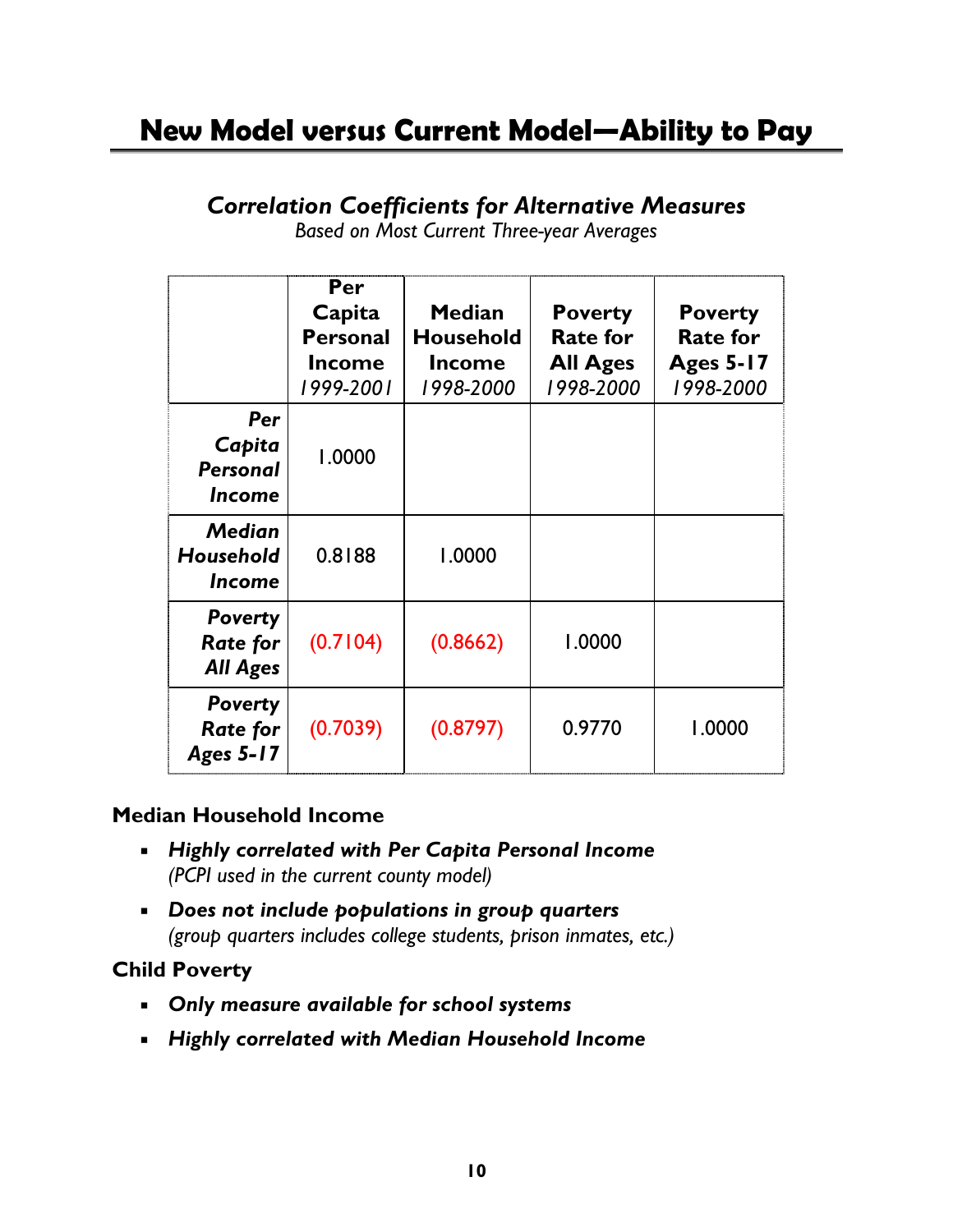|                            | <b>LEA</b>       |               | <b>Property per Pupil</b> |               | <b>Sales per Pupil</b> | <b>LEA</b>            |               | <b>Tax Exportability*</b> | County        | <b>LEA</b>     | <b>Fiscal</b>    |             |                     |                         |
|----------------------------|------------------|---------------|---------------------------|---------------|------------------------|-----------------------|---------------|---------------------------|---------------|----------------|------------------|-------------|---------------------|-------------------------|
|                            | <b>Revenue</b>   | <b>Shared</b> | <b>Unshared</b>           | <b>Shared</b> |                        | Unshared State-shared | <b>Shared</b> | <b>Unshared</b>           | <b>Median</b> | % Child        | Capacity         |             | <b>Total Fiscal</b> | <b>Percent of Total</b> |
|                            | <b>Per Pupil</b> | (County)      | (City/SSD)                | (County)      | (City)                 | Taxes                 |               | (County) (City/SSD)       | <b>HH Inc</b> | <b>Poverty</b> | <b>Per Pupil</b> | <b>ADMs</b> | Capacity            | <b>Fiscal Capacity</b>  |
| <b>Anderson County</b>     | \$2,478          | \$84,696      | \$0                       | \$52,700      | \$0                    | \$124.09              | 42.97%        | 0.00%                     | \$36,670      | 16.89%         | \$1,946          | 6,956 \$    | 13,537,866          | 0.6312%                 |
| <b>Clinton City</b>        | \$2,556          | \$84,696      | \$206,917                 | \$52,700      | \$129,154              | \$794.93              | 42.97%        | 64.02%                    | \$36,670      | 18.91%         | \$3,116          | 928         | 2,890,524           | 0.1348%                 |
| Oak Ridge City             | \$4,508          | \$85,556      | \$126,286                 | \$52,303      | \$115,992              | \$574.93              | 41.47%        | 48.26%                    | \$36,321      | 14.37%         | \$2,788          | 4,408       | 12,286,618          | 0.5728%                 |
| <b>Bedford County</b>      | \$1,370          | \$81,717      | \$0                       | \$37,954      | \$0                    | \$92.42               | 40.84%        | 0.00%                     | \$35,072      | 15.59%         | \$1,605          | 6,343       | 10,177,554          | 0.4745%                 |
| <b>Benton County</b>       | \$1,911          | \$61,564      | \$0                       | \$38,349      | \$0                    | \$427.75              | 28.70%        | 0.00%                     | \$28,308      | 22.14%         | \$1,316          | 2,502       | 3,291,631           | 0.1535%                 |
| <b>Bledsoe County</b>      | \$899            | \$81,489      | \$0                       | \$17,794      | \$0                    | \$190.98              | 25.19%        | 0.00%                     | \$28,786      | 21.83%         | \$973            | 1,779       | 1,731,240           | 0.0807%                 |
| <b>Blount County</b>       | \$2,006          | \$109,084     | \$0                       | \$61,220      | \$0                    | \$128.34              | 37.87%        | 0.00%                     | \$37,878      | 12.55%         | \$2,265          | 10,812      | 24,484,023          | 1.1415%                 |
| Alcoa City                 | \$4,330          | \$109,084     | \$231,585                 | \$61,220      | \$340,401              | \$465.76              | 37.87%        | 76.57%                    | \$37,878      | 16.59%         | \$3,988          | 1,301       | 5,188,058           | 0.2419%                 |
| <b>Maryville City</b>      | \$3,399          | \$109,084     | \$113,937                 | \$61,220      | \$90,101               | \$487.35              | 37.87%        | 53.24%                    | \$37,878      | 12.84%         | \$3,015          | 4,341       | 13,088,164          | 0.6102%                 |
| <b>Bradley County</b>      | \$1,724          | \$92,495      | \$0                       | \$54,687      | \$0                    | \$108.83              | 41.80%        | 0.00%                     | \$35,626      | 12.07%         | \$2,031          | 9,012       | 18,303,556          | 0.8534%                 |
| <b>Cleveland City</b>      | \$2,664          | \$92,495      | \$153,081                 | \$54,687      | \$141,383              | \$742.61              | 41.80%        | 60.51%                    | \$35,626      | 18.83%         | \$3,005          | 4,376       | 13,149,102          | 0.6131%                 |
| <b>Campbell County</b>     | \$1,156          | \$70,471      | \$0                       | \$38,286      | \$0                    | \$149.37              | 33.26%        | 0.00%                     | \$25,110      | 26.54%         | \$1,250          | 6,210       | 7,760,884           | 0.3618%                 |
| <b>Cannon County</b>       | \$973            | \$68,290      | \$0                       | \$17,863      | \$0                    | \$122.50              | 17.97%        | 0.00%                     | \$32,395      | 16.38%         | \$1,014          | 2,103       | 2,132,809           | 0.0994%                 |
| <b>Carroll County</b>      | \$1,579          | \$53,971      | \$53,930                  | \$26,225      | \$0                    | \$129.82              | 28.86%        | 28.86%                    | \$30,755      | 0.00%          | \$1,519          | 4,940       | 709,310             | 0.0331%                 |
| <b>Hollow Rock-Bruceto</b> | \$1,235          | \$53,971      | \$42,282                  | \$26,225      | \$0                    | \$0.00                | 28.86%        | 30.57%                    | \$30,755      | 13.12%         | \$1,377          | 784         | 1,079,169           | 0.0503%                 |
| Huntingdon SSD             | \$1,566          | \$53,971      | \$59,397                  | \$26,225      | \$0                    | \$0.00                | 28.86%        | 33.55%                    | \$30,755      | 19.38%         | \$1,391          | 1,327       | 1,846,334           | 0.0861%                 |
| McKenzie SSD               | \$1,372          | \$53,971      | \$58,632                  | \$26,225      | \$0                    | \$0.00                | 28.86%        | 40.40%                    | \$30,755      | 15.06%         | \$1,446          | 1,306       | 1,888,610           | 0.0881%                 |
| South Carroll Co SSI       | \$1,206          | \$53,971      | \$51,915                  | \$26,225      | \$0                    | \$0.00                | 28.86%        | 10.56%                    | \$30,755      | 12.95%         | \$1,343          | 396         | 532,569             | 0.0248%                 |
| <b>West Carroll Co SSD</b> | \$1,349          | \$53,971      | \$51,081                  | \$26,225      | \$0                    | \$0.00                | 28.86%        | 12.31%                    | \$30,755      | 20.02%         | \$1,290          | 1,121       | 1,446,492           | 0.0674%                 |
| Carter County              | \$1,225          | \$60,194      | \$0                       | \$30,652      | \$0                    | \$114.25              | 29.62%        | 0.00%                     | \$27,967      | 20.02%         | \$1,152          | 5,993       | 6,904,001           | 0.3219%                 |
| <b>Elizabethton City</b>   | \$2,229          | \$60,194      | \$69,739                  | \$30,652      | \$87,784               | \$529.97              | 29.62%        | 52.69%                    | \$27,967      | 22.88%         | \$1,737          | 2,199       | 3,819,327           | 0.1781%                 |
| <b>Cheatham County</b>     | \$1,131          | \$67,807      | \$0                       | \$19,819      | \$0                    | \$59.46               | 21.01%        | 0.00%                     | \$44,615      | 9.84%          | \$1,365          | 6,869       | 9,376,912           | 0.4372%                 |
| <b>Chester County</b>      | \$875            | \$58,035      | \$0                       | \$27,596      | \$0                    | \$114.87              | 29.13%        | 0.00%                     | \$33,041      | 17.50%         | \$1,206          | 2,450       | 2,954,112           | 0.1377%                 |
| <b>Claiborne County</b>    | \$1,478          | \$69,169      | \$0                       | \$25,077      | \$0                    | \$150.66              | 32.81%        | 0.00%                     | \$26,027      | 24.75%         | \$1,009          | 4,624       | 4,667,347           | 0.2176%                 |
| <b>Clay County</b>         | \$1,260          | \$63,829      | \$0                       | \$25,324      | \$0                    | \$169.75              | 27.18%        | 0.00%                     | \$23,524      | 25.01%         | \$922            | 1,200       | 1,106,421           | 0.0516%                 |
| <b>Cocke County</b>        | \$1,227          | \$63,602      | \$0                       | \$39,124      | \$0                    | \$120.51              | 38.33%        | 0.00%                     | \$25,550      | 26.65%         | \$1,260          | 4,666       | 5,880,551           | 0.2742%                 |
| <b>Newport City</b>        | \$1,898          | \$63,602      | \$145,783                 | \$39,124      | \$249,997              | \$872.83              | 38.33%        | 69.48%                    | \$25,550      | 27.11%         | \$2,535          | 683         | 1,730,552           | 0.0807%                 |
| <b>Coffee County</b>       | \$1,823          | \$69,784      | \$0                       | \$58,137      | \$0                    | \$169.54              | 42.84%        | 0.00%                     | \$34,738      | 12.19%         | \$1,993          | 4,169       | 8,309,977           | 0.3874%                 |
| <b>Manchester City</b>     | \$2,631          | \$69,784      | \$106,288                 | \$58,137      | \$136,453              | \$588.33              | 42.84%        | 63.15%                    | \$34,738      | 19.71%         | \$2,799          | 1,194       | 3,343,646           | 0.1559%                 |
| <b>Tullahoma City</b>      | \$2,969          | \$70,383      | \$76,075                  | \$57,491      | \$80,465               | \$433.45              | 42.32%        | 50.42%                    | \$34,734      | 20.11%         | \$2,515          | 3,604       | 9,064,419           | 0.4226%                 |
| <b>Crockett County</b>     | \$969            | \$65,617      | \$0                       | \$15,508      | \$0                    | \$172.98              | 32.26%        | 0.00%                     | \$29,951      | 17.11%         | \$943            | 1,715       | 1,617,792           | 0.0754%                 |
| Alamo City                 | \$802            | \$65,617      | \$54,133                  | \$15,508      | \$30,520               | \$362.82              | 32.26%        | 60.08%                    | \$29,951      | 25.62%         | \$1,321          | 539         | 711,922             | 0.0332%                 |
| <b>Bells City</b>          | \$884            | \$65,617      | \$77,241                  | \$15,508      | \$23,686               | \$453.72              | 32.26%        | 68.48%                    | \$29,951      | 22.71%         | \$1,434          | 391         | 561,193             | 0.0262%                 |
| <b>Cumberland County</b>   | \$1,453          | \$117,382     | \$0                       | \$64,518      | \$0                    | \$130.90              | 28.37%        | 0.00%                     | \$30,050      | 20.22%         | \$2,113          | 6,735       | 14,232,122          | 0.6635%                 |
| <b>Davidson County</b>     | \$4,307          | \$191,472     | \$0                       | \$139,037     | \$0                    | \$665.01              | 57.27%        | 0.00%                     | \$40,359      | 16.29%         | \$4,285          | 68,203      | 292,264,354         | 13.6263%                |
| <b>Decatur County</b>      | \$1,488          | \$76,758      | \$0                       | \$44,494      | \$0                    | \$263.51              | 30.68%        | 0.00%                     | \$28,442      | 18.86%         | \$1,530          | 1,601       | 2,449,207           | 0.1142%                 |
| <b>DeKalb County</b>       | \$1,029          | \$106,278     | \$0                       | \$34,497      | \$0                    | \$130.16              | 32.17%        | 0.00%                     | \$30,218      | 20.32%         | \$1,474          | 2,600       | 3,831,134           | 0.1786%                 |
| <b>Dickson County</b>      | \$1,890          | \$85,820      | \$0                       | \$49,948      | \$0                    | \$77.40               | 38.89%        | 0.00%                     | \$37,654      | 14.03%         | \$1,924          | 7,965       | 15,326,508          | 0.7146%                 |
| <b>Dyer County</b>         | \$2,283          | \$73,031      | \$0                       | \$45,376      | \$0                    | \$174.39              | 42.69%        | 0.00%                     | \$32,924      | 11.61%         | \$1,715          | 3,236       | 5,549,706           | 0.2587%                 |
| <b>Dyersburg City</b>      | \$2,215          | \$73,031      | \$70,998                  | \$45,376      | \$78,434               | \$434.26              | 42.69%        | 60.04%                    | \$32,924      | 26.40%         | \$2,205          | 3,487       | 7,688,676           | 0.3585%                 |
| <b>Fayette County</b>      | \$1,416          | \$137,517     | \$0                       | \$29,949      | \$0                    | \$190.90              | 24.73%        | 0.00%                     | \$37,669      | 16.03%         | \$1,682          | 3,473       | 5,841,040           | 0.2723%                 |
| <b>Fentress County</b>     | \$1,181          | \$66,786      | \$0                       | \$36,052      | \$0                    | \$194.17              | 28.91%        | 0.00%                     | \$22,947      | 28.01%         | \$1,122          | 2,326       | 2,608,696           | 0.1216%                 |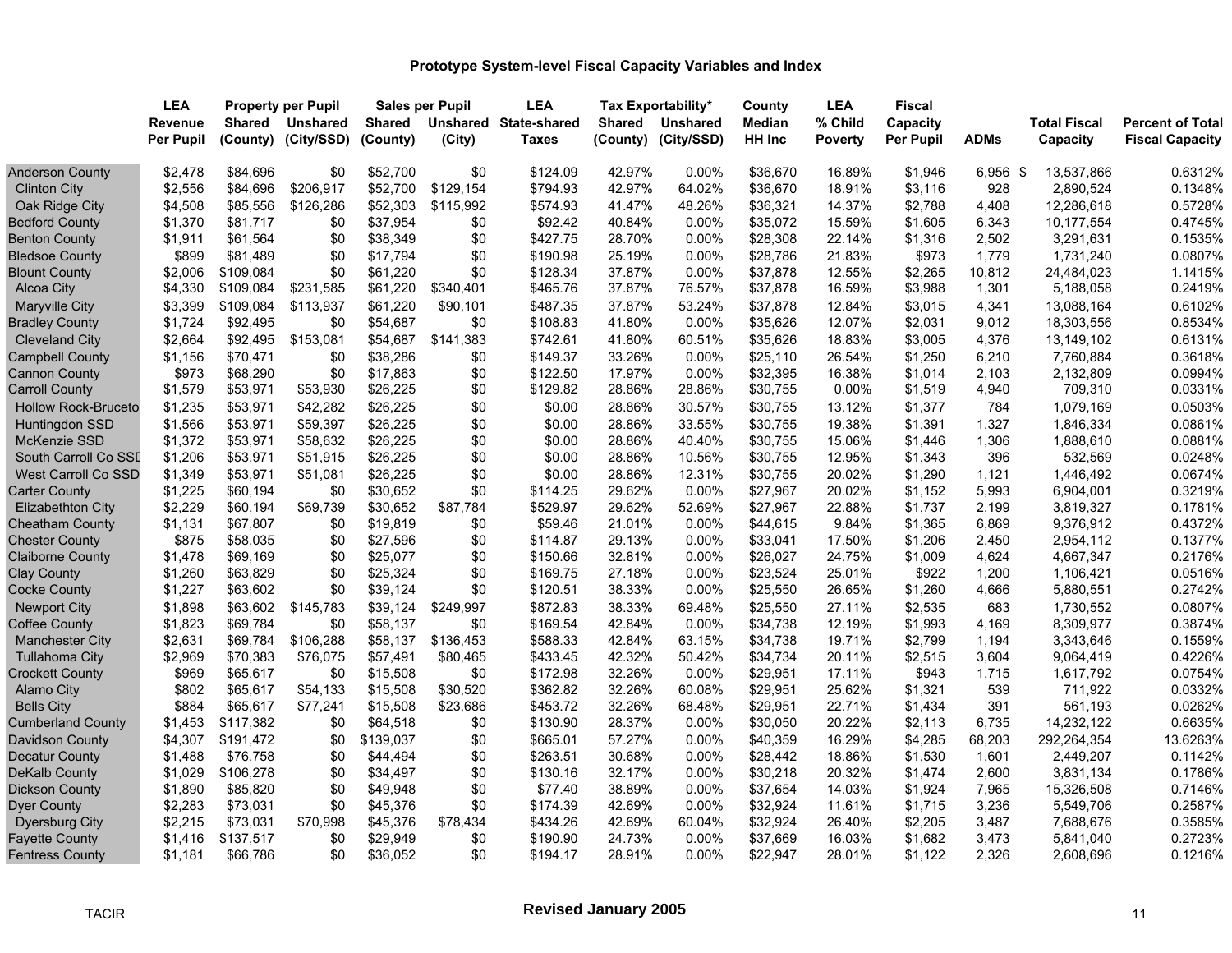|                          | <b>LEA</b>       |               | <b>Property per Pupil</b> |               | <b>Sales per Pupil</b> | <b>LEA</b>            |        | Tax Exportability*  | County        | <b>LEA</b>     | <b>Fiscal</b>    |             |                     |                         |
|--------------------------|------------------|---------------|---------------------------|---------------|------------------------|-----------------------|--------|---------------------|---------------|----------------|------------------|-------------|---------------------|-------------------------|
|                          | <b>Revenue</b>   | <b>Shared</b> | <b>Unshared</b>           | <b>Shared</b> |                        | Unshared State-shared | Shared | <b>Unshared</b>     | <b>Median</b> | % Child        | Capacity         |             | <b>Total Fiscal</b> | <b>Percent of Total</b> |
|                          | <b>Per Pupil</b> | (County)      | (City/SSD)                | (County)      | (City)                 | <b>Taxes</b>          |        | (County) (City/SSD) | HH Inc        | <b>Poverty</b> | <b>Per Pupil</b> | <b>ADMs</b> | Capacity            | <b>Fiscal Capacity</b>  |
| <b>Franklin County</b>   | \$1,676          | \$87,369      | \$0                       | \$39,184      | \$0                    | \$161.58              | 27.62% | 0.00%               | \$34,629      | 15.66%         | \$1,607          | 5,788       | 9,303,341           | 0.4338%                 |
| <b>Humboldt City</b>     | \$1,612          | \$67,755      | \$71,814                  | \$30,820      | \$51,851               | \$469.33              | 39.18% | 60.06%              | \$31,122      | 21.34%         | \$1,827          | 1,657       | 3,026,303           | 0.1411%                 |
| <b>Milan SSD</b>         | \$2,016          | \$67,755      | \$72,158                  | \$30,820      | \$0                    | \$0.00                | 39.18% | 52.44%              | \$31,122      | 17.43%         | \$1,697          | 2,002       | 3,398,043           | 0.1584%                 |
| <b>Trenton SSD</b>       | \$1,507          | \$67,755      | \$64,284                  | \$30,820      | \$0                    | \$0.00                | 39.18% | 33.64%              | \$31,122      | 16.92%         | \$1,615          | 1,441       | 2,327,325           | 0.1085%                 |
| <b>Bradford SSD</b>      | \$1,280          | \$67,755      | \$53,782                  | \$30,820      | \$0                    | \$0.00                | 39.18% | 16.70%              | \$31,122      | 18.03%         | \$1,517          | 642         | 973,759             | 0.0454%                 |
| <b>Gibson County SSD</b> | \$1,346          | \$67,755      | \$67,675                  | \$30,820      | \$0                    | \$0.00                | 39.18% | 21.37%              | \$31,122      | 12.30%         | \$1,623          | 2,607       | 4,229,845           | 0.1972%                 |
| <b>Giles County</b>      | \$1,744          | \$80,937      | \$0                       | \$40,101      | \$0                    | \$145.25              | 41.21% | $0.00\%$            | \$34,646      | 15.23%         | \$1,642          | 4,516       | 7,417,896           | 0.3458%                 |
| <b>Grainger County</b>   | \$823            | \$54,431      | \$0                       | \$14,968      | \$0                    | \$210.44              | 19.26% | 0.00%               | \$28,537      | 21.84%         | \$782            | 3,272       | 2,559,007           | 0.1193%                 |
| Greene County            | \$1,282          | \$92,751      | \$0                       | \$44,557      | \$0                    | \$126.68              | 36.72% | 0.00%               | \$29,834      | 16.61%         | \$1,656          | 6,918       | 11,455,031          | 0.5341%                 |
| <b>Greeneville City</b>  | \$4,216          | \$92,751      | \$127,883                 | \$44,557      | \$129,918              | \$570.13              | 36.72% | 64.59%              | \$29,834      | 21.43%         | \$2,544          | 2,635       | 6,704,206           | 0.3126%                 |
| <b>Grundy County</b>     | \$832            | \$49,492      | \$0                       | \$19,279      | \$0                    | \$139.92              | 25.64% | 0.00%               | \$23,943      | 28.35%         | \$717            | 2,284       | 1,636,544           | 0.0763%                 |
| <b>Hamblen County</b>    | \$2,313          | \$106,368     | \$0                       | \$66,909      | \$0                    | \$86.79               | 51.55% | 0.00%               | \$33,113      | 17.06%         | \$2,271          | 8,985       | 20,410,037          | 0.9516%                 |
| <b>Hamilton County</b>   | \$3,275          | \$130,342     | \$0                       | \$90,437      | \$0                    | \$79.32               | 50.86% | 0.00%               | \$37,396      | 14.87%         | \$2,951          | 40,747      | 120,258,114         | 5.6068%                 |
| <b>Hancock County</b>    | \$701            | \$59,270      | \$0                       | \$12,657      | \$0                    | \$166.69              | 27.96% | 0.00%               | \$20,618      | 33.87%         | \$518            | 1,102       | 570,687             | 0.0266%                 |
| <b>Hardeman County</b>   | \$1,291          | \$57,769      | \$0                       | \$25,746      | \$0                    | \$129.76              | 33.55% | 0.00%               | \$27,442      | 21.64%         | \$1,031          | 4,540       | 4,681,058           | 0.2182%                 |
| <b>Hardin County</b>     | \$1,697          | \$102,899     | \$0                       | \$45,787      | \$0                    | \$194.29              | 36.25% | 0.00%               | \$27,899      | 23.36%         | \$1,631          | 3,835       | 6,253,161           | 0.2915%                 |
| <b>Hawkins County</b>    | \$1,573          | \$83,903      | \$0                       | \$28,332      | \$0                    | \$127.92              | 38.96% | 0.00%               | \$32,187      | 18.34%         | \$1,333          | 7,154       | 9,536,909           | 0.4446%                 |
| Rogersville City         | \$1,790          | \$83,903      | \$108,980                 | \$28,332      | \$156,853              | \$607.42              | 38.96% | 64.70%              | \$32,187      | 20.73%         | \$2,241          | 633         | 1,418,704           | 0.0661%                 |
| Haywood County           | \$1,459          | \$79,639      | \$0                       | \$25,381      | \$0                    | \$198.14              | 39.46% | $0.00\%$            | \$27,483      | 21.64%         | \$1,136          | 3,574       | 4,060,208           | 0.1893%                 |
| <b>Henderson County</b>  | \$1,177          | \$63,720      | \$0                       | \$38,244      | \$0                    | \$182.03              | 37.69% | 0.00%               | \$32,423      | 14.85%         | \$1,481          | 3,442       | 5,099,504           | 0.2378%                 |
| <b>Lexington City</b>    | \$1,587          | \$63,720      | \$148,000                 | \$38,244      | \$142,685              | \$630.96              | 37.69% | 63.22%              | \$32,423      | 19.61%         | \$2,458          | 933         | 2,294,183           | 0.1070%                 |
| <b>Henry County</b>      | \$2,316          | \$86,947      | \$0                       | \$55,419      | \$0                    | \$383.58              | 35.68% | 0.00%               | \$29,694      | 17.92%         | \$1,847          | 3,150       | 5,819,095           | 0.2713%                 |
| Paris SSD                | \$2,458          | \$86,947      | \$97,289                  | \$55,419      | \$0                    | \$0.00                | 35.68% | 68.71%              | \$29,694      | 22.82%         | \$2,325          | 1,458       | 3,389,398           | 0.1580%                 |
| <b>Hickman County</b>    | \$963            | \$62,430      | \$0                       | \$19,077      | \$0                    | \$147.67              | 24.11% | 0.00%               | \$31,688      | 17.34%         | \$1,011          | 3,798       | 3,840,817           | 0.1791%                 |
| <b>Houston County</b>    | \$992            | \$53,031      | \$0                       | \$19,612      | \$0                    | \$181.43              | 28.15% | 0.00%               | \$29,016      | 20.23%         | \$918            | 1,419       | 1,302,665           | 0.0607%                 |
| Humphreys County         | \$1,305          | \$95,095      | \$0                       | \$34,088      | \$0                    | \$324.54              | 48.55% | 0.00%               | \$33,631      | 15.05%         | \$1,590          | 3,003       | 4,774,301           | 0.2226%                 |
| <b>Jackson County</b>    | \$1,068          | \$65,943      | \$0                       | \$15,725      | \$0                    | \$159.37              | 27.56% | 0.00%               | \$26.657      | 19.35%         | \$848            | 1,659       | 1,406,444           | 0.0656%                 |
| Jefferson County         | \$1,220          | \$91,148      | \$0                       | \$36,380      | \$0                    | \$112.57              | 30.01% | 0.00%               | \$32,029      | 17.42%         | \$1,503          | 6,849       | 10,292,643          | 0.4799%                 |
| <b>Johnson County</b>    | \$1,411          | \$73,962      | \$0                       | \$27,847      | \$0                    | \$181.66              | 25.55% | 0.00%               | \$23,734      | 25.66%         | \$1,010          | 2,286       | 2,309,038           | 0.1077%                 |
| <b>Knox County</b>       | \$3,414          | \$119,402     | \$0                       | \$105,309     | \$0                    | \$82.22               | 44.34% | 0.00%               | \$38,126      | 13.44%         | \$3,214          | 51,850      | 166,667,069         | 7.7706%                 |
| <b>Lake County</b>       | \$1,274          | \$67,369      | \$0                       | \$26,143      | \$0                    | \$170.94              | 33.34% | 0.00%               | \$22,031      | 29.51%         | \$905            | 883         | 798,656             | 0.0372%                 |
| Lauderdale County        | \$1,105          | \$55,193      | \$0                       | \$25,703      | \$0                    | \$97.11               | 39.59% | 0.00%               | \$28,428      | 20.55%         | \$1,065          | 4,568       | 4,865,786           | 0.2269%                 |
| <b>Lawrence County</b>   | \$1,224          | \$65,917      | \$0                       | \$38,186      | \$0                    | \$94.51               | 38.46% | 0.00%               | \$30,647      | 17.26%         | \$1,431          | 6,782       | 9,706,514           | 0.4525%                 |
| <b>Lewis County</b>      | \$761            | \$60,907      | \$0                       | \$27,868      | \$0                    | \$122.61              | 30.31% | 0.00%               | \$28,689      | 19.19%         | \$1,123          | 1,947       | 2,185,229           | 0.1019%                 |
| <b>Lincoln County</b>    | \$1,334          | \$69,169      | \$0                       | \$37,295      | \$0                    | \$143.86              | 28.41% | 0.00%               | \$33,353      | 13.36%         | \$1,487          | 4,025       | 5,985,196           | 0.2790%                 |
| <b>Fayetteville City</b> | \$1,956          | \$69,169      | \$105,832                 | \$37,295      | \$156,321              | \$605.21              | 28.41% | 65.71%              | \$33,353      | 29.13%         | \$2,280          | 1,046       | 2,384,044           | 0.1112%                 |
| Loudon County            | \$1,756          | \$116,458     | \$0                       | \$40,503      | \$0                    | \$202.59              | 33.50% | 0.00%               | \$39.104      | 12.63%         | \$1,892          | 4,877       | 9,224,577           | 0.4301%                 |
| <b>Lenoir City</b>       | \$2,643          | \$116,458     | \$51,690                  | \$40,503      | \$90,302               | \$295.45              | 33.50% | 64.78%              | \$39,104      | 21.98%         | \$2,397          | 1,990       | 4,770,238           | 0.2224%                 |
| <b>McMinn County</b>     | \$1,601          | \$103,333     | \$0                       | \$45,688      | \$0                    | \$126.84              | 55.00% | 0.00%               | \$32,330      | 13.97%         | \$1,850          | 5,794       | 10,717,482          | 0.4997%                 |
| <b>Athens City</b>       | \$2,313          | \$103,333     | \$169,807                 | \$45,688      | \$159,719              | \$644.44              | 55.00% | 72.07%              | \$32,330      | 24.42%         | \$2,920          | 1,741       | 5,085,724           | 0.2371%                 |
| <b>Etowah City</b>       | \$1,622          | \$103,333     | \$90,029                  | \$45,688      | \$92,468               | \$742.17              | 55.00% | 46.32%              | \$32,330      | 27.05%         | \$2,417          | 381         | 921,223             | 0.0430%                 |
| <b>McNairy County</b>    | \$1,187          | \$65,383      | \$0                       | \$28,448      | \$0                    | \$122.58              | 39.14% | 0.00%               | \$29,780      | 19.96%         | \$1,196          | 4,111       | 4,915,076           | 0.2292%                 |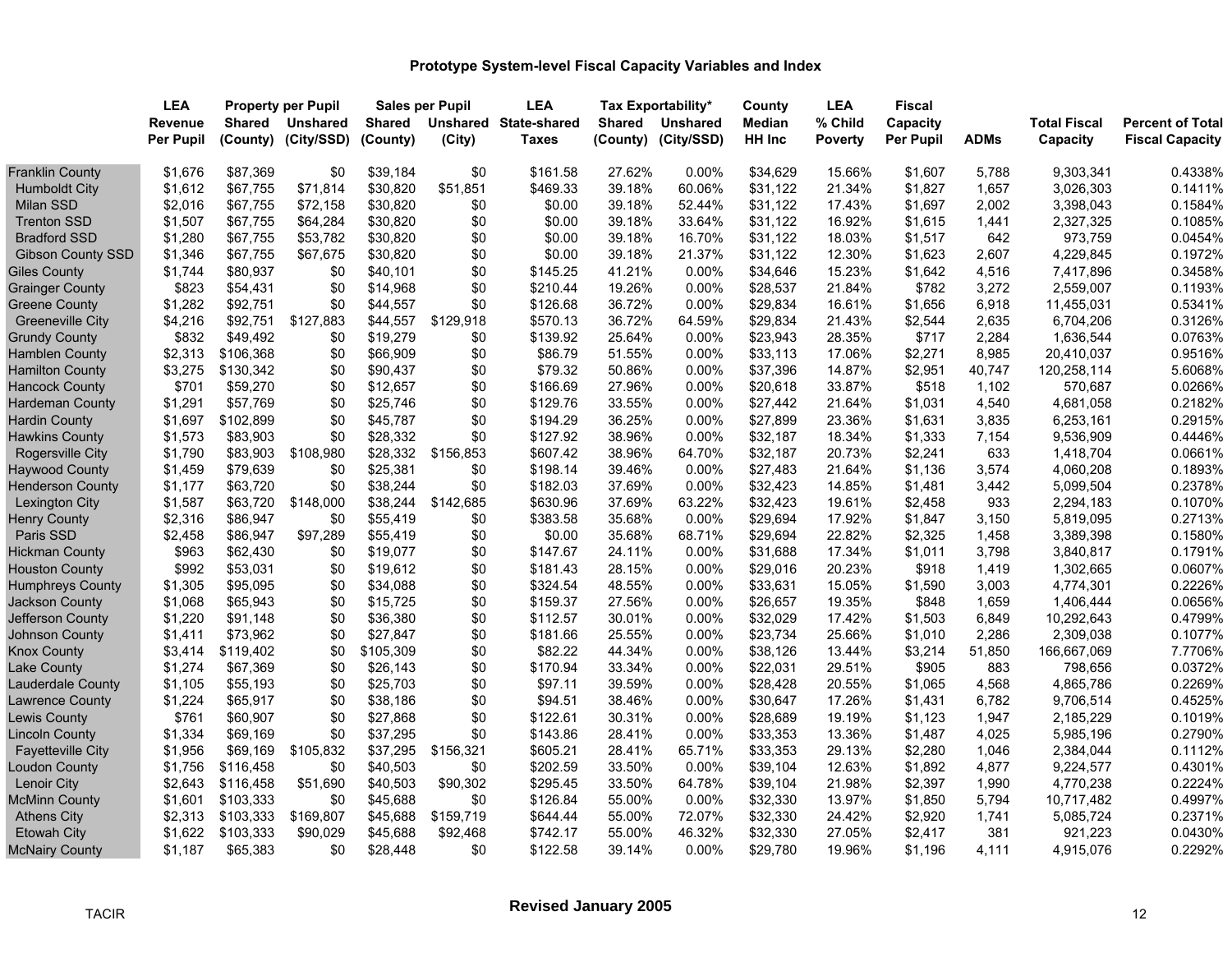|                          | <b>LEA</b>       |               | <b>Property per Pupil</b> |               | <b>Sales per Pupil</b> | <b>LEA</b>            |        | Tax Exportability*  | County        | <b>LEA</b>     | <b>Fiscal</b> |             |                     |                         |
|--------------------------|------------------|---------------|---------------------------|---------------|------------------------|-----------------------|--------|---------------------|---------------|----------------|---------------|-------------|---------------------|-------------------------|
|                          | <b>Revenue</b>   | <b>Shared</b> | <b>Unshared</b>           | <b>Shared</b> |                        | Unshared State-shared | Shared | <b>Unshared</b>     | <b>Median</b> | % Child        | Capacity      |             | <b>Total Fiscal</b> | <b>Percent of Total</b> |
|                          | <b>Per Pupil</b> | (County)      | (City/SSD)                | (County)      | (City)                 | <b>Taxes</b>          |        | (County) (City/SSD) | HH Inc        | <b>Poverty</b> | Per Pupil     | <b>ADMs</b> | Capacity            | <b>Fiscal Capacity</b>  |
| Macon County             | \$1,029          | \$55,387      | \$0                       | \$29,984      | \$0                    | \$105.00              | 33.78% | 0.00%               | \$29,930      | 18.40%         | \$1,184       | 3,566       | 4,223,462           | 0.1969%                 |
| <b>Madison County</b>    | \$2,971          | \$106,807     | \$0                       | \$92,104      | \$0                    | \$71.34               | 51.42% | 0.00%               | \$35,847      | 16.45%         | \$2,844       | 13,668      | 38,871,952          | 1.8123%                 |
| <b>Marion County</b>     | \$1,404          | \$82,957      | \$0                       | \$45,415      | \$0                    | \$195.68              | 33.79% | 0.00%               | \$31,460      | 18.31%         | \$1,648       | 4,119       | 6,787,438           | 0.3165%                 |
| <b>Richard City SSD</b>  | \$1,533          | \$82,957      | \$24,006                  | \$45,415      | \$0                    | \$0.00                | 33.79% | 43.49%              | \$31,460      | 25.75%         | \$1,798       | 319         | 573,758             | 0.0268%                 |
| <b>Marshall County</b>   | \$2,050          | \$86,053      | \$0                       | \$36,943      | \$0                    | \$94.63               | 46.64% | 0.00%               | \$37,469      | 12.50%         | \$1,694       | 4,793       | 8,119,489           | 0.3786%                 |
| <b>Maury County</b>      | \$1,960          | \$88,909      | \$0                       | \$54,123      | \$0                    | \$88.52               | 37.07% | 0.00%               | \$40,074      | 13.23%         | \$2,074       | 11,219      | 23,263,069          | 1.0846%                 |
| <b>Meigs County</b>      | \$915            | \$70,215      | \$0                       | \$17,426      | \$0                    | \$263.63              | 21.57% | 0.00%               | \$29,322      | 22.59%         | \$917         | 1,821       | 1,670,250           | 0.0779%                 |
| <b>Monroe County</b>     | \$1,471          | \$82,524      | \$0                       | \$39,604      | \$0                    | \$219.00              | 40.67% | 0.00%               | \$30,019      | 19.03%         | \$1,514       | 5,035       | 7,622,329           | 0.3554%                 |
| <b>Sweetwater City</b>   | \$1,473          | \$82,524      | \$55,876                  | \$39,604      | \$62,346               | \$294.92              | 40.67% | 58.27%              | \$30,019      | 27.71%         | \$1,955       | 1,448       | 2,830,892           | 0.1320%                 |
| <b>Montgomery County</b> | \$1,761          | \$65,511      | \$0                       | \$48,050      | \$0                    | \$43.57               | 42.47% | 0.00%               | \$38,335      | 13.70%         | \$1,828       | 24,286      | 44,384,490          | 2.0693%                 |
| <b>Moore County</b>      | \$1,795          | \$114,978     | \$0                       | \$13,774      | \$0                    | \$238.77              | 41.54% | 0.00%               | \$36,972      | 13.96%         | \$1,315       | 950         | 1,248,878           | 0.0582%                 |
| Morgan County            | \$805            | \$48,564      | \$0                       | \$11,401      | \$0                    | \$129.53              | 25.93% | 0.00%               | \$27,724      | 20.05%         | \$699         | 3,242       | 2,265,398           | 0.1056%                 |
| <b>Obion County</b>      | \$1,958          | \$75,120      | \$0                       | \$47,821      | \$0                    | \$138.36              | 39.67% | $0.00\%$            | \$33,670      | 14.62%         | \$1,754       | 4,035       | 7,077,724           | 0.3300%                 |
| <b>Union City</b>        | \$3,593          | \$75,120      | \$107,176                 | \$47,821      | \$148,777              | \$671.82              | 39.67% | 56.67%              | \$33,670      | 22.34%         | \$2,573       | 1,392       | 3,580,730           | 0.1669%                 |
| <b>Overton County</b>    | \$1,050          | \$64,956      | \$0                       | \$27,801      | \$0                    | \$126.17              | 29.91% | $0.00\%$            | \$27,469      | 20.31%         | \$1,103       | 3,152       | 3,476,118           | 0.1621%                 |
| <b>Perry County</b>      | \$1,184          | \$85,175      | \$0                       | \$22,938      | \$0                    | \$398.17              | 38.77% | 0.00%               | \$28,347      | 19.53%         | \$1,152       | 1,155       | 1,329,804           | 0.0620%                 |
| <b>Pickett County</b>    | \$1,219          | \$85,796      | \$0                       | \$30,738      | \$0                    | \$216.47              | 21.11% | $0.00\%$            | \$24,781      | 25.28%         | \$1,131       | 714         | 807,860             | 0.0377%                 |
| <b>Polk County</b>       | \$1,274          | \$80,107      | \$0                       | \$21,395      | \$0                    | \$254.36              | 29.32% | 0.00%               | \$29,716      | 17.74%         | \$1,108       | 2,406       | 2,664,555           | 0.1242%                 |
| <b>Putnam County</b>     | \$1,937          | \$96,158      | \$0                       | \$76,881      | \$0                    | \$73.50               | 43.55% | $0.00\%$            | \$31,899      | 15.94%         | \$2,390       | 9,528       | 22,772,996          | 1.0617%                 |
| <b>Rhea County</b>       | \$1,278          | \$75,933      | \$0                       | \$33,377      | \$0                    | \$206.27              | 36.18% | 0.00%               | \$30,334      | 18.71%         | \$1,356       | 3,770       | 5,111,687           | 0.2383%                 |
| Dayton City              | \$1,248          | \$75,933      | \$136,814                 | \$33,377      | \$129,755              | \$631.79              | 36.18% | 67.40%              | \$30,334      | 23.25%         | \$2,283       | 745         | 1,700,478           | 0.0793%                 |
| Roane County             | \$1,871          | \$92,922      | \$0                       | \$48,903      | \$0                    | \$148.63              | 28.64% | 0.00%               | \$33,331      | 17.84%         | \$1,785       | 7,250       | 12,941,961          | 0.6034%                 |
| <b>Robertson County</b>  | \$1,601          | \$80,876      | \$0                       | \$34,168      | \$0                    | \$60.41               | 29.92% | 0.00%               | \$42,126      | 11.74%         | \$1,669       | 9,704       | 16,194,189          | 0.7550%                 |
| <b>Rutherford County</b> | \$2,243          | \$91,214      | \$0                       | \$55,584      | \$0                    | \$58.59               | 42.92% | 0.00%               | \$46,085      | 7.51%          | \$2,300       | 26,876      | 61,807,262          | 2.8817%                 |
| <b>Murfreesboro City</b> | \$2,727          | \$91,214      | \$222,060                 | \$55,584      | \$219,667              | \$978.50              | 42.92% | 54.08%              | \$46,085      | 14.44%         | \$3,657       | 5,760       | 21,067,713          | 0.9822%                 |
| <b>Scott County</b>      | \$1,120          | \$51,994      | \$0                       | \$32,333      | \$0                    | \$188.60              | 41.68% | 0.00%               | \$24,053      | 26.40%         | \$1,059       | 2,619       | 2,772,472           | 0.1293%                 |
| Oneida SSD               | \$1,442          | \$51,994      | \$37,103                  | \$32,333      | \$0                    | \$0.00                | 41.68% | 70.13%              | \$24,053      | 23.90%         | \$1,417       | 1,240       | 1,756,722           | 0.0819%                 |
| Seguatchie County        | \$1,692          | \$75,149      | \$0                       | \$28,775      | \$0                    | \$142.30              | 27.38% | 0.00%               | \$30,185      | 21.23%         | \$1,207       | 1,867       | 2,254,001           | 0.1051%                 |
| <b>Sevier County</b>     | \$3,101          | \$165,620     | \$0                       | \$148,391     | \$0                    | \$99.98               | 45.25% | 0.00%               | \$33,011      | 16.47%         | \$4,150       | 12,512      | 51,927,616          | 2.4210%                 |
| <b>Shelby County</b>     | \$2,600          | \$91,166      | \$0                       | \$60,856      | \$0                    | \$216.44              | 49.57% | 0.00%               | \$38,596      | 4.43%          | \$2,301       | 44,976      | 103,497,455         | 4.8254%                 |
| <b>Memphis SSD City</b>  | \$3,190          | \$91,166      | \$82,013                  | \$60,856      | \$63,566               | \$510.90              | 49.57% | 60.91%              | \$38,596      | 23.14%         | \$2,767       | 116,651     | 322,781,651         | 15.0491%                |
| Smith County             | \$1,046          | \$74,981      | \$0                       | \$29,319      | \$0                    | \$151.73              | 36.40% | 0.00%               | \$34,702      | 15.50%         | \$1,385       | 3,148       | 4,359,396           | 0.2032%                 |
| <b>Stewart County</b>    | \$1,239          | \$67,356      | \$0                       | \$20,461      | \$0                    | \$727.39              | 22.73% | 0.00%               | \$31,858      | 15.62%         | \$1,100       | 2,073       | 2,280,819           | 0.1063%                 |
| <b>Sullivan County</b>   | \$2,840          | \$106,366     | \$0                       | \$67,661      | \$0                    | \$129.04              | 48.07% | 0.00%               | \$34,227      | 12.46%         | \$2,338       | 12,850      | 30,046,722          | 1.4009%                 |
| <b>Bristol City</b>      | \$3,692          | \$106,366     | \$110,701                 | \$67,661      | \$90,758               | \$611.73              | 48.07% | 56.21%              | \$34,227      | 15.00%         | \$3,078       | 3,584       | 11,030,273          | 0.5143%                 |
| <b>Kingsport City</b>    | \$4,589          | \$104,616     | \$167,592                 | \$64,597      | \$162,724              | \$645.98              | 47.36% | 64.64%              | \$34,068      | 23.40%         | \$3,306       | 6,353       | 20,999,996          | 0.9791%                 |
| <b>Sumner County</b>     | \$1,764          | \$95,039      | \$0                       | \$34,651      | \$0                    | \$52.27               | 31.51% | 0.00%               | \$44,982      | 10.18%         | \$1,814       | 22,887      | 41,509,262          | 1.9353%                 |
| Tipton County            | \$898            | \$50,843      | \$0                       | \$18,972      | \$0                    | \$53.95               | 27.24% | 0.00%               | \$38,190      | 15.33%         | \$1,118       | 10,938      | 12,228,234          | 0.5701%                 |
| <b>Trousdale County</b>  | \$943            | \$62,043      | \$0                       | \$20,399      | \$0                    | \$293.95              | 31.52% | 0.00%               | \$30,902      | 16.28%         | \$1,057       | 1,277       | 1,350,182           | 0.0629%                 |
| <b>Unicoi County</b>     | \$1,223          | \$79,810      | \$0                       | \$26,149      | \$0                    | \$99.31               | 33.82% | $0.00\%$            | \$30,346      | 17.69%         | \$1,222       | 2,487       | 3,039,982           | 0.1417%                 |
| <b>Union County</b>      | \$826            | \$54,683      | \$0                       | \$14,268      | \$0                    | \$221.90              | 21.11% | 0.00%               | \$28,132      | 22.84%         | \$759         | 3,057       | 2,318,969           | 0.1081%                 |
| Van Buren County         | \$1,262          | \$78,176      | \$0                       | \$18,134      | \$0                    | \$270.44              | 13.26% | $0.00\%$            | \$29,110      | 19.69%         | \$959         | 777         | 744,807             | 0.0347%                 |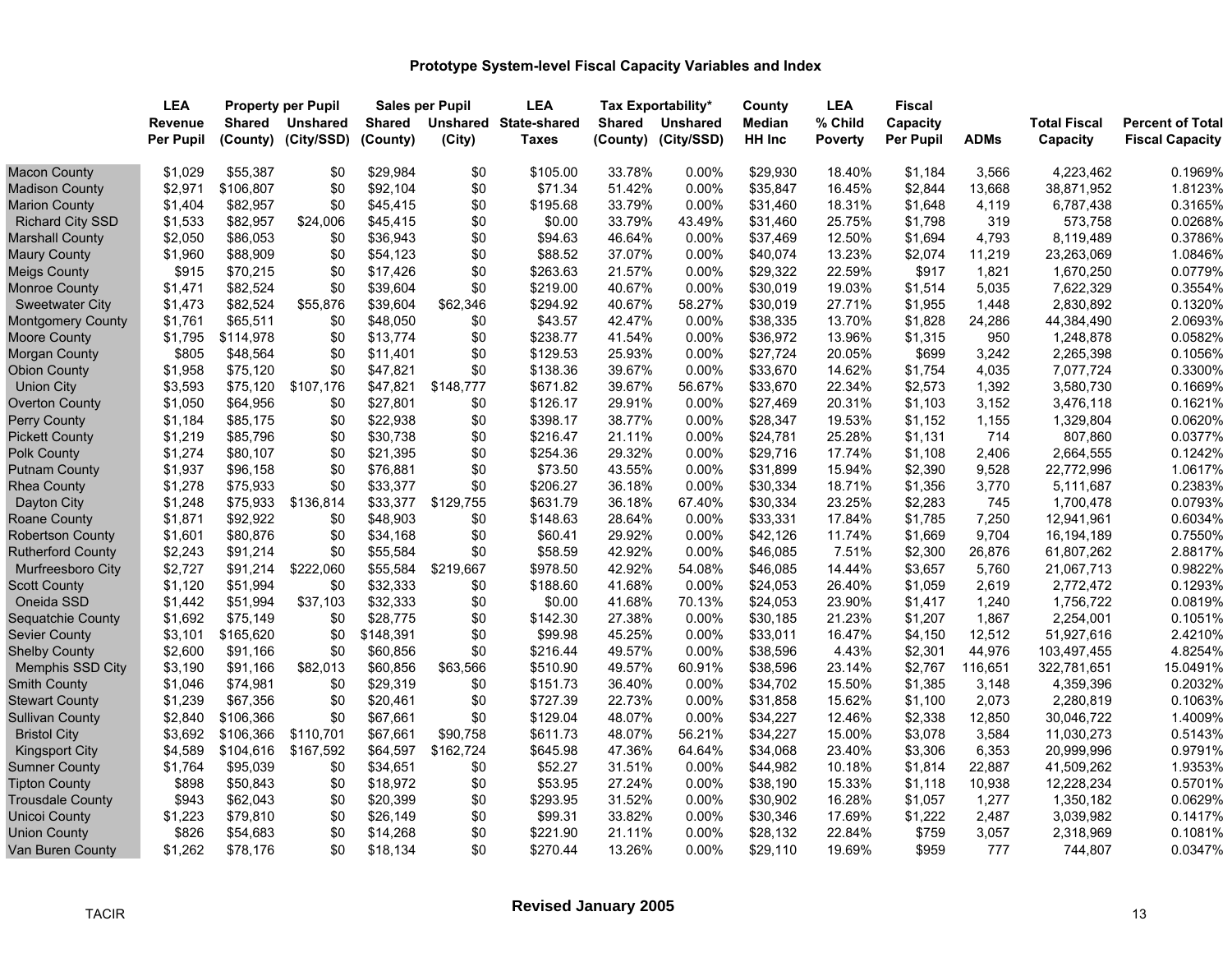|                       | <b>LEA</b>       | <b>Property per Pupil</b> |            | Sales per Pupil | LEA             |                     | Tax Exportability* | County          | LEA           | Fiscal         |                  |             |                     |                         |
|-----------------------|------------------|---------------------------|------------|-----------------|-----------------|---------------------|--------------------|-----------------|---------------|----------------|------------------|-------------|---------------------|-------------------------|
|                       | Revenue          | Shared                    | Unshared   | Shared          | <b>Unshared</b> | <b>State-shared</b> | Shared             | <b>Unshared</b> | Median        | % Child        | Capacity         |             | <b>Total Fiscal</b> | <b>Percent of Total</b> |
|                       | <b>Per Pupil</b> | (County)                  | (City/SSD) | (County)        | (City)          | Taxes               | (County)           | (City/SSD)      | <b>HH Inc</b> | <b>Poverty</b> | <b>Per Pupil</b> | <b>ADMs</b> | Capacity            | <b>Fiscal Capacity</b>  |
| Warren County         | \$1,724          | \$78.624                  | \$0        | \$45,472        | \$0             | \$113.71            | 39.75%             | $0.00\%$        | \$31,349      | 18.49%         | \$1,641          | 6,184       | 10,146,728          | 0.4731%                 |
| Washington County     | \$2,145          | \$108.732                 | \$0        | \$82,305        | \$0             | \$115.38            | 41.21%             | $0.00\%$        | \$33,657      | 15.45%         | \$2,588          | 8,562       | 22,155,108          | 1.0329%                 |
| Johnson City          | \$3,752          | \$108.732                 | \$157,187  | \$82,305        | \$171.500       | \$713.18            | 41.21%             | 54.91%          | \$33,657      | 15.86%         | \$3,672          | 6,731       | 24,714,463          | 1.1523%                 |
| <b>Wayne County</b>   | \$889            | \$55.813                  | \$0        | \$20.071        | \$0             | \$224.88            | 29.21%             | $0.00\%$        | \$26,265      | 21.08%         | \$880            | 2,633       | 2,316,399           | 0.1080%                 |
| <b>Weakley County</b> | \$1,240          | \$73,993                  | \$0        | \$35,504        | \$0             | \$120.78            | 38.16%             | $0.00\%$        | \$30,992      | 15.85%         | \$1,429          | 4,900       | 7,003,213           | 0.3265%                 |
| <b>White County</b>   | \$1,016          | \$67.916                  | \$0        | \$30,124        | \$0             | \$117.08            | 31.94%             | $0.00\%$        | \$29,122      | 18.58%         | \$1,216          | 3,850       | 4,680,826           | 0.2182%                 |
| Williamson County     | \$3,136          | \$159.336                 | \$0        | \$80,416        | \$0             | \$88.33             | 36.16%             | $0.00\%$        | \$69,352      | 4.21%          | \$3,578          | 20,277      | 72,557,784          | 3.3829%                 |
| <b>Franklin SSD</b>   | \$5,234          | \$159.336                 | \$109,162  | \$80,416        | \$0             | \$0.00              | 36.16%             | 32.80%          | \$69,352      | 9.71%          | \$3,986          | 3,797       | 15, 134, 469        | 0.7056%                 |
| Wilson County         | \$1,807          | \$109,159                 | \$0        | \$46,517        | \$0             | \$93.71             | 31.98%             | $0.00\%$        | \$48,596      | 6.89%          | \$2,217          | 11,820      | 26,209,226          | 1.2220%                 |
| Lebanon SSD           | \$2,446          | \$109.159                 | \$179,601  | \$46,517        | \$0             | \$0.00              | 31.98%             | 56.71%          | \$48,596      | 19.20%         | \$2,873          | 2,891       | 8,304,900           | 0.3872%                 |
| Statewide             | \$2,454          | \$100.673                 | \$98,404   | \$62,547        | \$88,911        | \$247.00            | 43.79%             | 41.59%          | \$35,191      | 16.06%         | \$2,383          | 900.152     | \$2,144,855,363     | 100.0000%               |
| System Averages       | \$1,803          | \$81.845                  | \$32,116   | \$40,997        | \$25,982        | \$235.24            | 35.80%             | 16.57%          | \$32,815      | 18.34%         | \$1,803          | 6,655       | \$15,770,995        |                         |

\* The percentage of the property tax base that is not residential or farm property.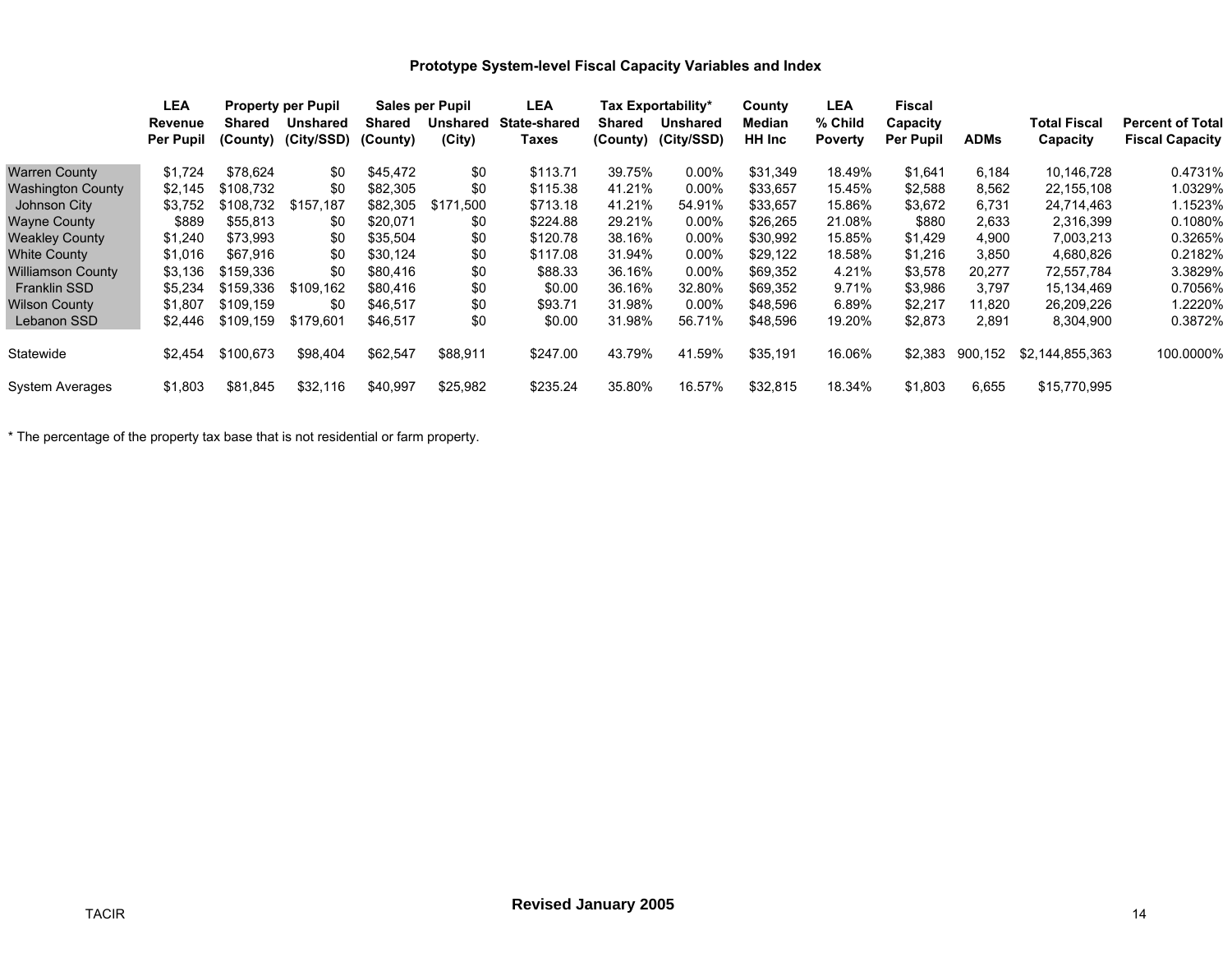|                             |                  | <b>FY05 County Model</b>    | <b>Prototype System-level Model</b> |           |                |              |                |                   |
|-----------------------------|------------------|-----------------------------|-------------------------------------|-----------|----------------|--------------|----------------|-------------------|
|                             | Capacity         | Allocated <sup>1</sup>      | <b>Percent</b>                      | Capacity  |                | <b>Total</b> | <b>Percent</b> |                   |
|                             | <b>Per Pupil</b> | Capacity                    | of Total                            | Per Pupil |                | Capacity     | of Total       | <b>Difference</b> |
| <b>Anderson County</b>      | \$2,240          | 15,829,910<br>$\frac{1}{2}$ | 0.7407%                             | \$1,946   | $\mathfrak{F}$ | 13,537,866   | 0.6312%        | \$(2,292,044)     |
| <b>Clinton City</b>         | \$2,240          | 2,034,083                   | 0.0952%                             | \$3,116   |                | 2,890,524    | 0.1348%        | 856,441           |
| Oak Ridge City              | \$2,240          | 9,666,063                   | 0.4523%                             | \$2,788   |                | 12,286,618   | 0.5728%        | 2,620,555         |
| <b>Bedford County</b>       | \$1,656          | 10,503,684                  | 0.4915%                             | \$1,605   |                | 10,177,554   | 0.4745%        | (326, 130)        |
| <b>Benton County</b>        | \$1,448          | 3,621,752                   | 0.1695%                             | \$1,316   |                | 3,291,631    | 0.1535%        | (330, 121)        |
| <b>Bledsoe County</b>       | \$885            | 1,574,741                   | 0.0737%                             | \$973     |                | 1,731,240    | 0.0807%        | 156,499           |
| <b>Blount County</b>        | \$2,218          | 24, 164, 533                | 1.1307%                             | \$2,265   |                | 24,484,023   | 1.1415%        | 319,489           |
| Alcoa City                  | \$2,218          | 2,701,489                   | 0.1264%                             | \$3,988   |                | 5,188,058    | 0.2419%        | 2,486,568         |
| Maryville City              | \$2,218          | 9,620,125                   | 0.4502%                             | \$3,015   |                | 13,088,164   | 0.6102%        | 3,468,038         |
| <b>Bradley County</b>       | \$2,180          | 19,875,522                  | 0.9300%                             | \$2,031   |                | 18,303,556   | 0.8534%        | (1,571,965)       |
| <b>Cleveland City</b>       | \$2,180          | 9,314,686                   | 0.4359%                             | \$3,005   |                | 13,149,102   | 0.6131%        | 3,834,416         |
| <b>Campbell County</b>      | \$1,263          | 7,841,983                   | 0.3670%                             | \$1,250   |                | 7,760,884    | 0.3618%        | (81,099)          |
| <b>Cannon County</b>        | \$1,069          | 2,247,960                   | 0.1052%                             | \$1,014   |                | 2,132,809    | 0.0994%        | (115, 151)        |
| Carroll County <sup>2</sup> | \$1,304          | 1,207,680                   | 0.0565%                             | \$1,519   |                | 709,310      | 0.0331%        | (498, 370)        |
| Hollow Rock-Bruceton SSD    | \$1,304          | 1,807,674                   | 0.0846%                             | \$1,377   |                | 1,079,169    | 0.0503%        | (728, 505)        |
| Huntingdon SSD              | \$1,304          | 3,082,019                   | 0.1442%                             | \$1,391   |                | 1,846,334    | 0.0861%        | (1, 235, 685)     |
| McKenzie SSD                | \$1,304          | 3,105,096                   | 0.1453%                             | \$1,446   |                | 1,888,610    | 0.0881%        | (1,216,486)       |
| South Carroll Co SSD        | \$1,304          | 1,048,707                   | 0.0491%                             | \$1,343   |                | 532,569      | 0.0248%        | (516, 138)        |
| West Carroll Co SSD         | \$1,304          | 2,623,050                   | 0.1227%                             | \$1,290   |                | 1,446,492    | 0.0674%        | (1, 176, 557)     |
| <b>Carter County</b>        | \$1,248          | 7,712,971                   | 0.3609%                             | \$1,152   |                | 6,904,001    | 0.3219%        | (808, 970)        |
| <b>Elizabethton City</b>    | \$1,248          | 2,511,528                   | 0.1175%                             | \$1,737   |                | 3,819,327    | 0.1781%        | 1,307,799         |
| <b>Cheatham County</b>      | \$1,223          | 8,397,471                   | 0.3929%                             | \$1,365   |                | 9,376,912    | 0.4372%        | 979,441           |
| <b>Chester County</b>       | \$1,211          | 2,967,152                   | 0.1388%                             | \$1,206   |                | 2,954,112    | 0.1377%        | (13,040)          |
| <b>Claiborne County</b>     | \$1,243          | 5,749,427                   | 0.2690%                             | \$1,009   |                | 4,667,347    | 0.2176%        | (1,082,080)       |
| <b>Clay County</b>          | \$1,045          | 1,254,227                   | 0.0587%                             | \$922     |                | 1,106,421    | 0.0516%        | (147, 806)        |
| <b>Cocke County</b>         | \$1,420          | 6,677,741                   | 0.3125%                             | \$1,260   |                | 5,880,551    | 0.2742%        | (797, 190)        |
| <b>Newport City</b>         | \$1,420          | 919,120                     | 0.0430%                             | \$2,535   |                | 1,730,552    | 0.0807%        | 811,432           |
| <b>Coffee County</b>        | \$2,031          | 8,624,223                   | 0.4036%                             | \$1,993   |                | 8,309,977    | 0.3874%        | (314, 246)        |
| Manchester City             | \$2,031          | 2,511,548                   | 0.1175%                             | \$2,799   |                | 3,343,646    | 0.1559%        | 832,098           |
| <b>Tullahoma City</b>       | \$2,031          | 7,077,766                   | 0.3312%                             | \$2,515   |                | 9,064,419    | 0.4226%        | 1,986,653         |
| <b>Crockett County</b>      | \$1,185          | 2,105,887                   | 0.0985%                             | \$943     |                | 1,617,792    | 0.0754%        | (488,095)         |
| Alamo City                  | \$1,185          | 559,517                     | 0.0262%                             | \$1,321   |                | 711,922      | 0.0332%        | 152,406           |
| <b>Bells City</b>           | \$1,185          | 469,686                     | 0.0220%                             | \$1,434   |                | 561,193      | 0.0262%        | 91,507            |
| <b>Cumberland County</b>    | \$1,859          | 12,521,849                  | 0.5859%                             | \$2,113   |                | 14,232,122   | 0.6635%        | 1,710,272         |
| Davidson County             | \$4,415          | 301,108,013                 | 14.0899%                            | \$4,285   |                | 292,264,354  | 13.6263%       | (8,843,660)       |
| Decatur County              | \$1,617          | 2,589,093                   | 0.1212%                             | \$1,530   |                | 2,449,207    | 0.1142%        | (139, 886)        |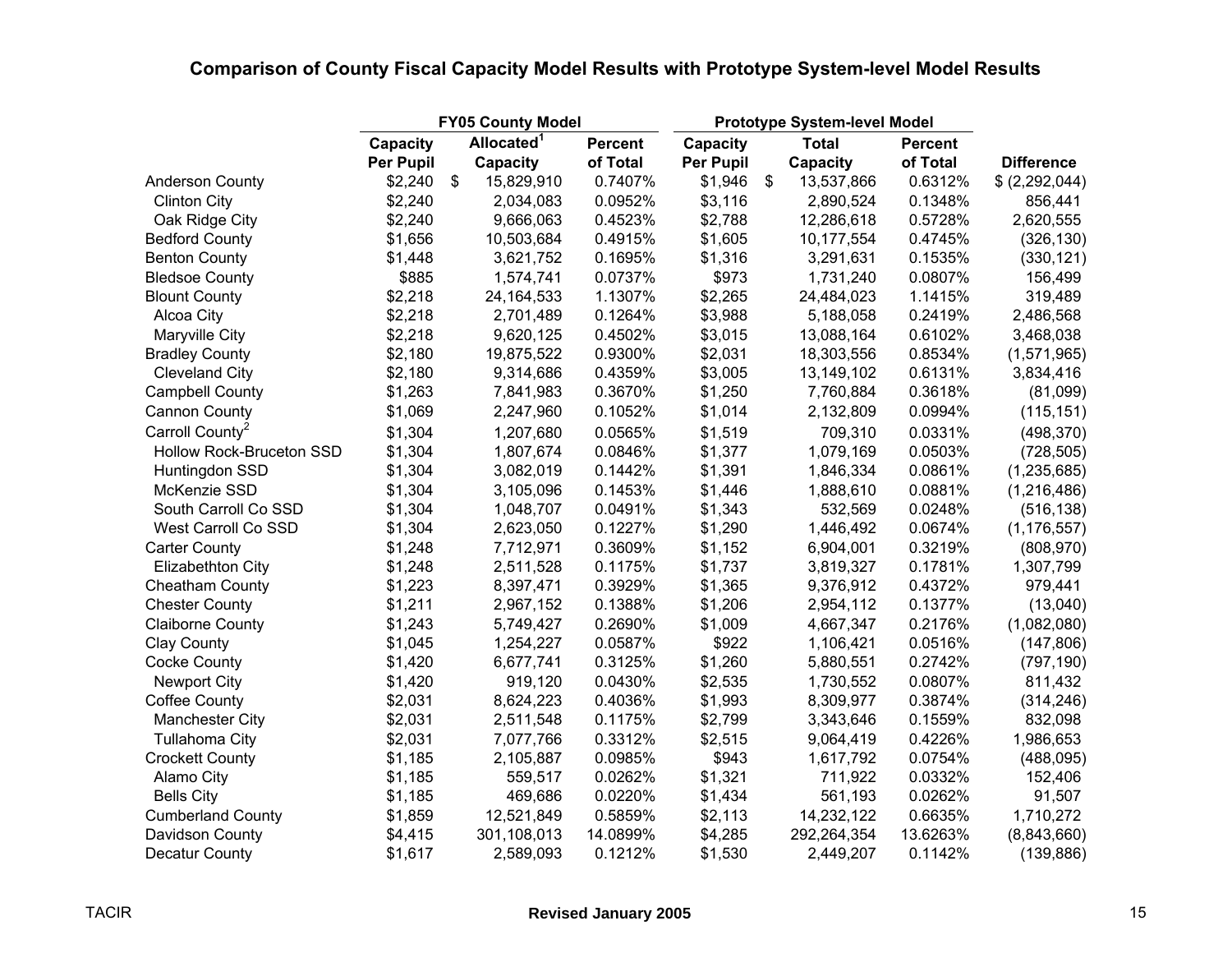|                         |                  | <b>FY05 County Model</b> |                | <b>Prototype System-level Model</b> |              |                |                   |
|-------------------------|------------------|--------------------------|----------------|-------------------------------------|--------------|----------------|-------------------|
|                         | Capacity         | Allocated <sup>1</sup>   | <b>Percent</b> | Capacity                            | <b>Total</b> | <b>Percent</b> |                   |
|                         | <b>Per Pupil</b> | Capacity                 | of Total       | Per Pupil                           | Capacity     | of Total       | <b>Difference</b> |
| DeKalb County           | \$1,427          | 3,710,641                | 0.1736%        | \$1,474                             | 3,831,134    | 0.1786%        | 120,493           |
| Dickson County          | \$1,888          | 15,040,845               | 0.7038%        | \$1,924                             | 15,326,508   | 0.7146%        | 285,663           |
| <b>Dyer County</b>      | \$1,805          | 6,202,482                | 0.2902%        | \$1,715                             | 5,549,706    | 0.2587%        | (652, 775)        |
| <b>Dyersburg City</b>   | \$1,805          | 5,932,976                | 0.2776%        | \$2,205                             | 7,688,676    | 0.3585%        | 1,755,700         |
| <b>Fayette County</b>   | \$1,621          | 5,631,542                | 0.2635%        | \$1,682                             | 5,841,040    | 0.2723%        | 209,498           |
| <b>Fentress County</b>  | \$1,380          | 3,209,975                | 0.1502%        | \$1,122                             | 2,608,696    | 0.1216%        | (601, 278)        |
| <b>Franklin County</b>  | \$1,531          | 8,862,721                | 0.4147%        | \$1,607                             | 9,303,341    | 0.4338%        | 440,620           |
| <b>Humboldt City</b>    | \$1,583          | 2,483,352                | 0.1162%        | \$1,827                             | 3,026,303    | 0.1411%        | 542,951           |
| Milan SSD               | \$1,583          | 3,166,113                | 0.1482%        | \$1,697                             | 3,398,043    | 0.1584%        | 231,930           |
| <b>Trenton SSD</b>      | \$1,583          | 2,286,994                | 0.1070%        | \$1,615                             | 2,327,325    | 0.1085%        | 40,331            |
| <b>Bradford SSD</b>     | \$1,583          | 1,042,109                | 0.0488%        | \$1,517                             | 973,759      | 0.0454%        | (68, 350)         |
| Gibson County SSD       | \$1,583          | 4,240,307                | 0.1984%        | \$1,623                             | 4,229,845    | 0.1972%        | (10, 462)         |
| <b>Giles County</b>     | \$1,900          | 8,581,124                | 0.4015%        | \$1,642                             | 7,417,896    | 0.3458%        | (1, 163, 228)     |
| <b>Grainger County</b>  | \$753            | 2,463,893                | 0.1153%        | \$782                               | 2,559,007    | 0.1193%        | 95,114            |
| <b>Greene County</b>    | \$1,863          | 12,853,080               | 0.6014%        | \$1,656                             | 11,455,031   | 0.5341%        | (1,398,049)       |
| <b>Greeneville City</b> | \$1,863          | 4,944,874                | 0.2314%        | \$2,544                             | 6,704,206    | 0.3126%        | 1,759,332         |
| <b>Grundy County</b>    | \$1,015          | 2,318,006                | 0.1085%        | \$717                               | 1,636,544    | 0.0763%        | (681, 462)        |
| Hamblen County          | \$2,434          | 21,869,840               | 1.0234%        | \$2,271                             | 20,410,037   | 0.9516%        | (1,459,803)       |
| <b>Hamilton County</b>  | \$3,258          | 132,745,590              | 6.2117%        | \$2,951                             | 120,258,114  | 5.6068%        | (12, 487, 475)    |
| <b>Hancock County</b>   | \$530            | 583,556                  | 0.0273%        | \$518                               | 570,687      | 0.0266%        | (12, 869)         |
| Hardeman County         | \$1,001          | 4,546,529                | 0.2127%        | \$1,031                             | 4,681,058    | 0.2182%        | 134,528           |
| <b>Hardin County</b>    | \$1,701          | 6,522,133                | 0.3052%        | \$1,631                             | 6,253,161    | 0.2915%        | (268, 972)        |
| <b>Hawkins County</b>   | \$1,410          | 10,143,036               | 0.4746%        | \$1,333                             | 9,536,909    | 0.4446%        | (606, 126)        |
| Rogersville City        | \$1,410          | 837,981                  | 0.0392%        | \$2,241                             | 1,418,704    | 0.0661%        | 580,723           |
| <b>Haywood County</b>   | \$1,247          | 4,455,609                | 0.2085%        | \$1,136                             | 4,060,208    | 0.1893%        | (395, 401)        |
| <b>Henderson County</b> | \$1,570          | 5,315,090                | 0.2487%        | \$1,481                             | 5,099,504    | 0.2378%        | (215, 586)        |
| <b>Lexington City</b>   | \$1,570          | 1,553,069                | 0.0727%        | \$2,458                             | 2,294,183    | 0.1070%        | 741,114           |
| <b>Henry County</b>     | \$1,938          | 6,119,781                | 0.2864%        | \$1,847                             | 5,819,095    | 0.2713%        | (300, 686)        |
| Paris SSD               | \$1,938          | 2,808,322                | 0.1314%        | \$2,325                             | 3,389,398    | 0.1580%        | 581,075           |
| <b>Hickman County</b>   | \$884            | 3,355,922                | 0.1570%        | \$1,011                             | 3,840,817    | 0.1791%        | 484,895           |
| <b>Houston County</b>   | \$863            | 1,224,240                | 0.0573%        | \$918                               | 1,302,665    | 0.0607%        | 78,425            |
| <b>Humphreys County</b> | \$1,552          | 4,660,409                | 0.2181%        | \$1,590                             | 4,774,301    | 0.2226%        | 113,892           |
| Jackson County          | \$1,055          | 1,750,762                | 0.0819%        | \$848                               | 1,406,444    | 0.0656%        | (344, 318)        |
| Jefferson County        | \$1,412          | 9,672,927                | 0.4526%        | \$1,503                             | 10,292,643   | 0.4799%        | 619,716           |
| Johnson County          | \$885            | 2,023,748                | 0.0947%        | \$1,010                             | 2,309,038    | 0.1077%        | 285,290           |
| <b>Knox County</b>      | \$3,251          | 168,558,918              | 7.8875%        | \$3,214                             | 166,667,069  | 7.7706%        | (1,891,849)       |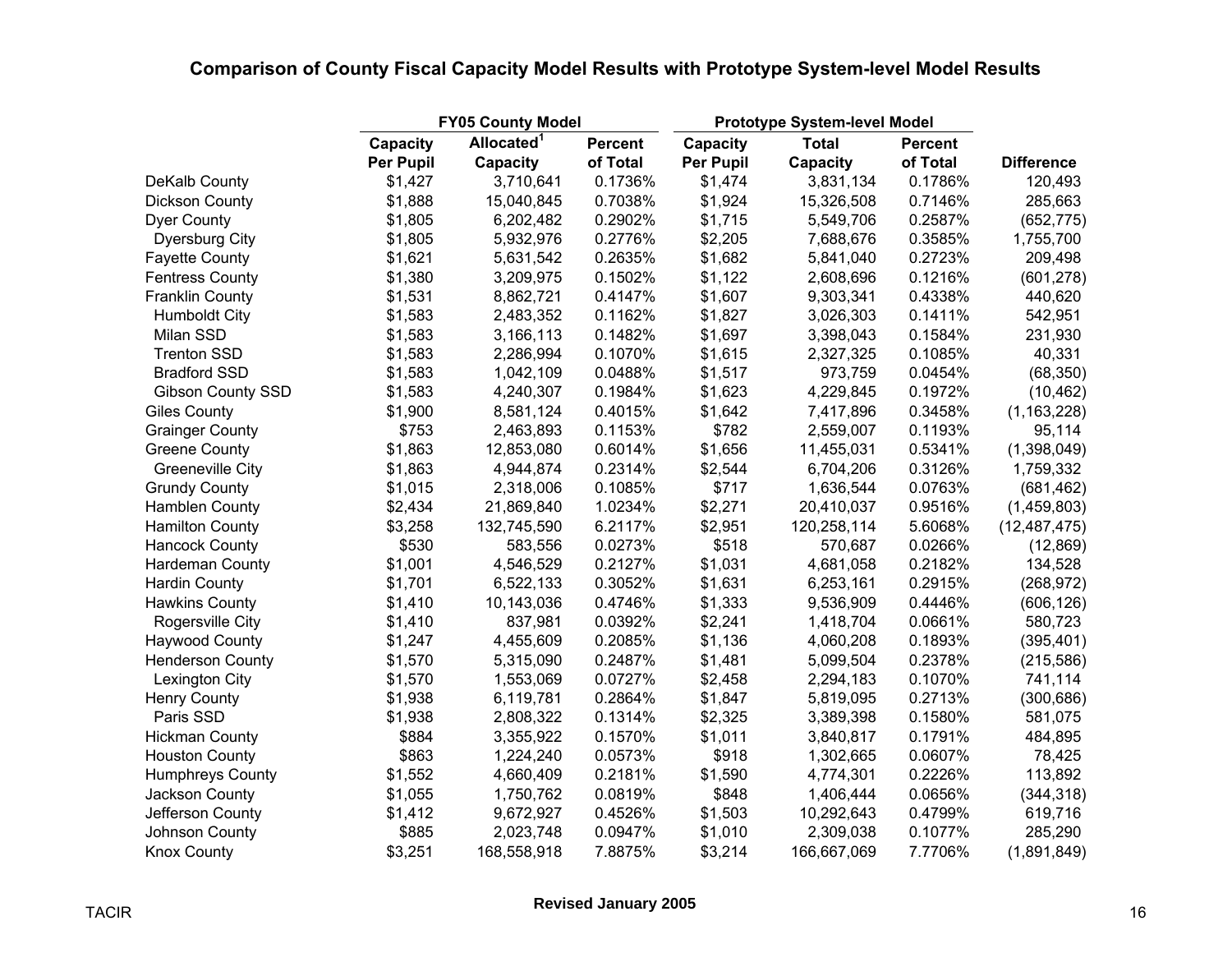|                          |           | <b>FY05 County Model</b> |                | <b>Prototype System-level Model</b> |              |                |                   |
|--------------------------|-----------|--------------------------|----------------|-------------------------------------|--------------|----------------|-------------------|
|                          | Capacity  | Allocated <sup>1</sup>   | <b>Percent</b> | Capacity                            | <b>Total</b> | <b>Percent</b> |                   |
|                          | Per Pupil | Capacity                 | of Total       | <b>Per Pupil</b>                    | Capacity     | of Total       | <b>Difference</b> |
| Lake County              | \$945     | 834,135                  | 0.0390%        | \$905                               | 798,656      | 0.0372%        | (35, 479)         |
| Lauderdale County        | \$1,084   | 4,951,600                | 0.2317%        | \$1,065                             | 4,865,786    | 0.2269%        | (85, 815)         |
| Lawrence County          | \$1,534   | 10,404,958               | 0.4869%        | \$1,431                             | 9,706,514    | 0.4525%        | (698, 443)        |
| Lewis County             | \$983     | 1,912,879                | 0.0895%        | \$1,123                             | 2,185,229    | 0.1019%        | 272,351           |
| <b>Lincoln County</b>    | \$1,436   | 5,835,623                | 0.2731%        | \$1,487                             | 5,985,196    | 0.2790%        | 149,573           |
| <b>Fayetteville City</b> | \$1,436   | 1,443,826                | 0.0676%        | \$2,280                             | 2,384,044    | 0.1112%        | 940,218           |
| Loudon County            | \$1,832   | 8,896,631                | 0.4163%        | \$1,892                             | 9,224,577    | 0.4301%        | 327,946           |
| Lenoir City              | \$1,832   | 3,683,400                | 0.1724%        | \$2,397                             | 4,770,238    | 0.2224%        | 1,086,838         |
| <b>McMinn County</b>     | \$1,856   | 10,789,838               | 0.5049%        | \$1,850                             | 10,717,482   | 0.4997%        | (72, 356)         |
| <b>Athens City</b>       | \$1,856   | 3,127,359                | 0.1463%        | \$2,920                             | 5,085,724    | 0.2371%        | 1,958,365         |
| <b>Etowah City</b>       | \$1,856   | 772,536                  | 0.0361%        | \$2,417                             | 921,223      | 0.0430%        | 148,687           |
| <b>McNairy County</b>    | \$1,407   | 5,784,702                | 0.2707%        | \$1,196                             | 4,915,076    | 0.2292%        | (869, 626)        |
| Macon County             | \$1,132   | 4,037,345                | 0.1889%        | \$1,184                             | 4,223,462    | 0.1969%        | 186,117           |
| <b>Madison County</b>    | \$2,923   | 39,954,819               | 1.8696%        | \$2,844                             | 38,871,952   | 1.8123%        | (1,082,867)       |
| <b>Marion County</b>     | \$1,656   | 6,778,685                | 0.3172%        | \$1,648                             | 6,787,438    | 0.3165%        | 8,753             |
| <b>Richard City SSD</b>  | \$1,656   | 569,702                  | 0.0267%        | \$1,798                             | 573,758      | 0.0268%        | 4,056             |
| <b>Marshall County</b>   | \$1,866   | 8,944,365                | 0.4185%        | \$1,694                             | 8,119,489    | 0.3786%        | (824, 876)        |
| <b>Maury County</b>      | \$1,949   | 21,860,077               | 1.0229%        | \$2,074                             | 23,263,069   | 1.0846%        | 1,402,992         |
| <b>Meigs County</b>      | \$684     | 1,246,528                | 0.0583%        | \$917                               | 1,670,250    | 0.0779%        | 423,722           |
| Monroe County            | \$1,393   | 7,123,200                | 0.3333%        | \$1,514                             | 7,622,329    | 0.3554%        | 499,128           |
| <b>Sweetwater City</b>   | \$1,393   | 1,905,594                | 0.0892%        | \$1,955                             | 2,830,892    | 0.1320%        | 925,298           |
| <b>Montgomery County</b> | \$1,965   | 47,727,035               | 2.2333%        | \$1,828                             | 44,384,490   | 2.0693%        | (3,342,545)       |
| Moore County             | \$1,145   | 1,087,605                | 0.0509%        | \$1,315                             | 1,248,878    | 0.0582%        | 161,273           |
| Morgan County            | \$640     | 2,074,684                | 0.0971%        | \$699                               | 2,265,398    | 0.1056%        | 190,714           |
| <b>Obion County</b>      | \$1,966   | 7,936,369                | 0.3714%        | \$1,754                             | 7,077,724    | 0.3300%        | (858, 644)        |
| <b>Union City</b>        | \$1,966   | 2,732,298                | 0.1279%        | \$2,573                             | 3,580,730    | 0.1669%        | 848,432           |
| Overton County           | \$1,135   | 3,577,234                | 0.1674%        | \$1,103                             | 3,476,118    | 0.1621%        | (101, 115)        |
| Perry County             | \$1,375   | 1,588,178                | 0.0743%        | \$1,152                             | 1,329,804    | 0.0620%        | (258, 374)        |
| <b>Pickett County</b>    | \$1,076   | 768,237                  | 0.0359%        | \$1,131                             | 807,860      | 0.0377%        | 39,623            |
| Polk County              | \$1,087   | 2,615,619                | 0.1224%        | \$1,108                             | 2,664,555    | 0.1242%        | 48,936            |
| <b>Putnam County</b>     | \$2,444   | 23,288,271               | 1.0897%        | \$2,390                             | 22,772,996   | 1.0617%        | (515, 275)        |
| <b>Rhea County</b>       | \$1,305   | 5,008,103                | 0.2343%        | \$1,356                             | 5,111,687    | 0.2383%        | 103,584           |
| Dayton City              | \$1,305   | 883,028                  | 0.0413%        | \$2,283                             | 1,700,478    | 0.0793%        | 817,450           |
| Roane County             | \$1,730   | 12,540,935               | 0.5868%        | \$1,785                             | 12,941,961   | 0.6034%        | 401,026           |
| <b>Robertson County</b>  | \$1,596   | 15,488,691               | 0.7248%        | \$1,669                             | 16,194,189   | 0.7550%        | 705,498           |
| <b>Rutherford County</b> | \$2,238   | 60,736,773               | 2.8421%        | \$2,300                             | 61,807,262   | 2.8817%        | 1,070,489         |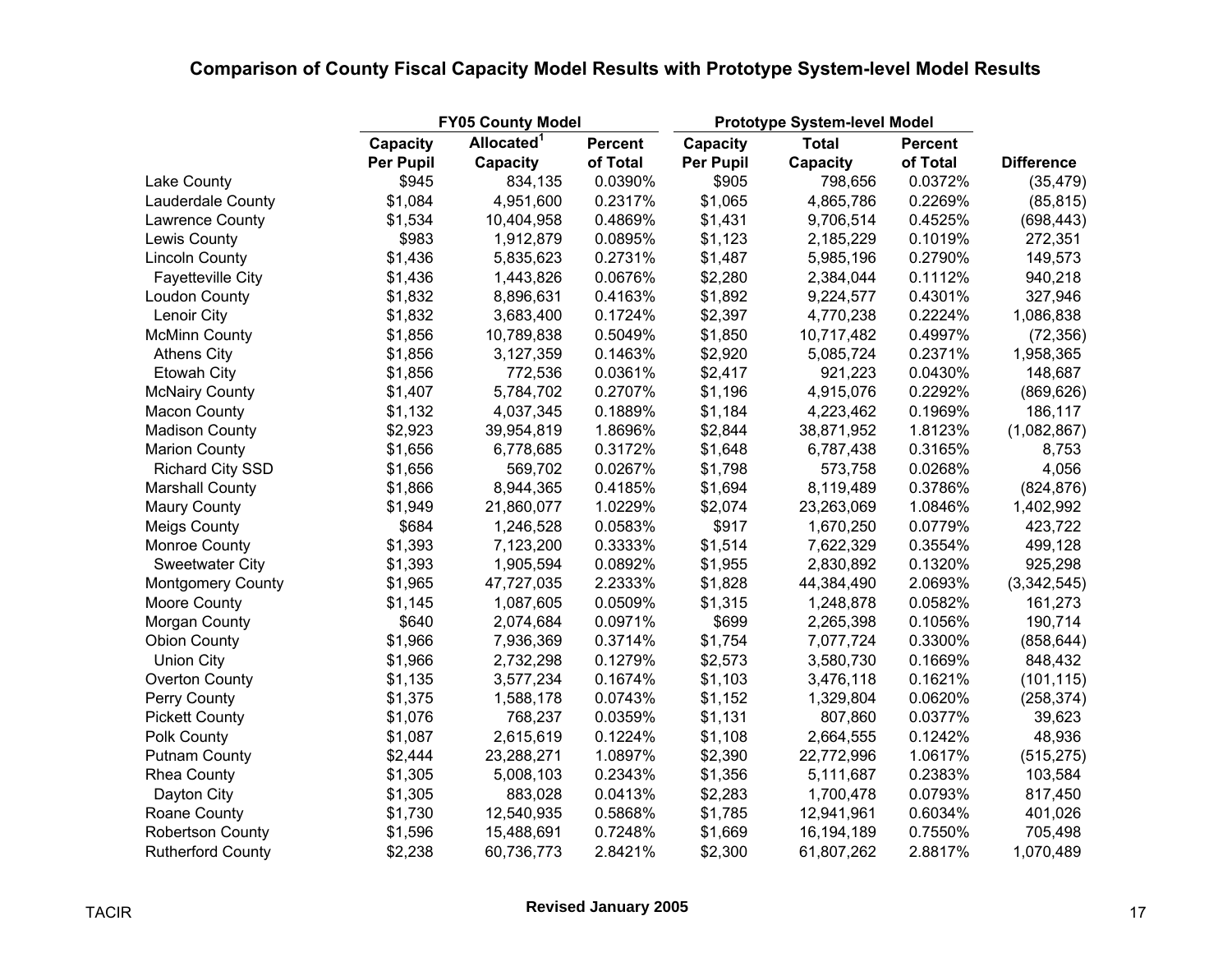|                          | <b>FY05 County Model</b> |                        |                | <b>Prototype System-level Model</b> |                 |                |                   |
|--------------------------|--------------------------|------------------------|----------------|-------------------------------------|-----------------|----------------|-------------------|
|                          | Capacity                 | Allocated <sup>1</sup> | <b>Percent</b> | Capacity                            | <b>Total</b>    | <b>Percent</b> |                   |
|                          | <b>Per Pupil</b>         | Capacity               | of Total       | <b>Per Pupil</b>                    | Capacity        | of Total       | <b>Difference</b> |
| Murfreesboro City        | \$2,238                  | 12,308,039             | 0.5759%        | \$3,657                             | 21,067,713      | 0.9822%        | 8,759,673         |
| <b>Scott County</b>      | \$1,177                  | 3,086,674              | 0.1444%        | \$1,059                             | 2,772,472       | 0.1293%        | (314, 202)        |
| Oneida SSD               | \$1,177                  | 1,456,099              | 0.0681%        | \$1,417                             | 1,756,722       | 0.0819%        | 300,623           |
| Sequatchie County        | \$1,103                  | 2,059,912              | 0.0964%        | \$1,207                             | 2,254,001       | 0.1051%        | 194,088           |
| <b>Sevier County</b>     | \$3,211                  | 40,182,137             | 1.8803%        | \$4,150                             | 51,927,616      | 2.4210%        | 11,745,479        |
| <b>Shelby County</b>     | \$2,808                  | 124, 161, 072          | 5.8100%        | \$2,301                             | 103,497,455     | 4.8254%        | (20,663,618)      |
| Memphis SSD City         | \$2,808                  | 329,621,569            | 15.4242%       | \$2,767                             | 322,781,651     | 15.0491%       | (6,839,917)       |
| <b>Smith County</b>      | \$1,392                  | 4,381,302              | 0.2050%        | \$1,385                             | 4,359,396       | 0.2032%        | (21, 906)         |
| <b>Stewart County</b>    | \$850                    | 1,761,660              | 0.0824%        | \$1,100                             | 2,280,819       | 0.1063%        | 519,159           |
| <b>Sullivan County</b>   | \$2,484                  | 32,050,404             | 1.4998%        | \$2,338                             | 30,046,722      | 1.4009%        | (2,003,682)       |
| <b>Bristol City</b>      | \$2,484                  | 8,989,873              | 0.4207%        | \$3,078                             | 11,030,273      | 0.5143%        | 2,040,400         |
| <b>Kingsport City</b>    | \$2,484                  | 15,568,329             | 0.7285%        | \$3,306                             | 20,999,996      | 0.9791%        | 5,431,667         |
| <b>Sumner County</b>     | \$1,781                  | 40,768,748             | 1.9077%        | \$1,814                             | 41,509,262      | 1.9353%        | 740,514           |
| <b>Tipton County</b>     | \$877                    | 9,593,867              | 0.4489%        | \$1,118                             | 12,228,234      | 0.5701%        | 2,634,367         |
| <b>Trousdale County</b>  | \$939                    | 1,199,692              | 0.0561%        | \$1,057                             | 1,350,182       | 0.0629%        | 150,490           |
| Unicoi County            | \$1,511                  | 3,759,105              | 0.1759%        | \$1,222                             | 3,039,982       | 0.1417%        | (719, 123)        |
| <b>Union County</b>      | \$543                    | 1,660,173              | 0.0777%        | \$759                               | 2,318,969       | 0.1081%        | 658,796           |
| Van Buren County         | \$703                    | 546,023                | 0.0256%        | \$959                               | 744,807         | 0.0347%        | 198,785           |
| <b>Warren County</b>     | \$1,808                  | 11,180,207             | 0.5232%        | \$1,641                             | 10,146,728      | 0.4731%        | (1,033,479)       |
| <b>Washington County</b> | \$2,552                  | 22,073,290             | 1.0329%        | \$2,588                             | 22, 155, 108    | 1.0329%        | 81,818            |
| Johnson City             | \$2,552                  | 16,958,919             | 0.7936%        | \$3,672                             | 24,714,463      | 1.1523%        | 7,755,544         |
| <b>Wayne County</b>      | \$834                    | 2,197,275              | 0.1028%        | \$880                               | 2,316,399       | 0.1080%        | 119,124           |
| <b>Weakley County</b>    | \$1,573                  | 7,706,003              | 0.3606%        | \$1,429                             | 7,003,213       | 0.3265%        | (702, 790)        |
| <b>White County</b>      | \$1,203                  | 4,632,894              | 0.2168%        | \$1,216                             | 4,680,826       | 0.2182%        | 47,931            |
| <b>Williamson County</b> | \$3,446                  | 70,368,373             | 3.2928%        | \$3,578                             | 72,557,784      | 3.3829%        | 2,189,411         |
| Franklin SSD             | \$3,446                  | 12,592,870             | 0.5893%        | \$3,986                             | 15,134,469      | 0.7056%        | 2,541,599         |
| <b>Wilson County</b>     | \$2,034                  | 24,021,892             | 1.1241%        | \$2,217                             | 26,209,226      | 1.2220%        | 2,187,334         |
| Lebanon SSD              | \$2,034                  | 5,897,344              | 0.2760%        | \$2,873                             | 8,304,900       | 0.3872%        | 2,407,555         |
| Statewide                | \$2,367                  | \$2,137,041,077        | 100.0000%      | \$2,852                             | \$2,144,855,363 | 100.0000%      | \$7,814,286       |

 $^1$  Allocated based on share of county-area BEP match as per actual BEP method.

 $^2$  Carroll County system's total capacity per system-level model is based on county-area capacity minus capacities of SSDs.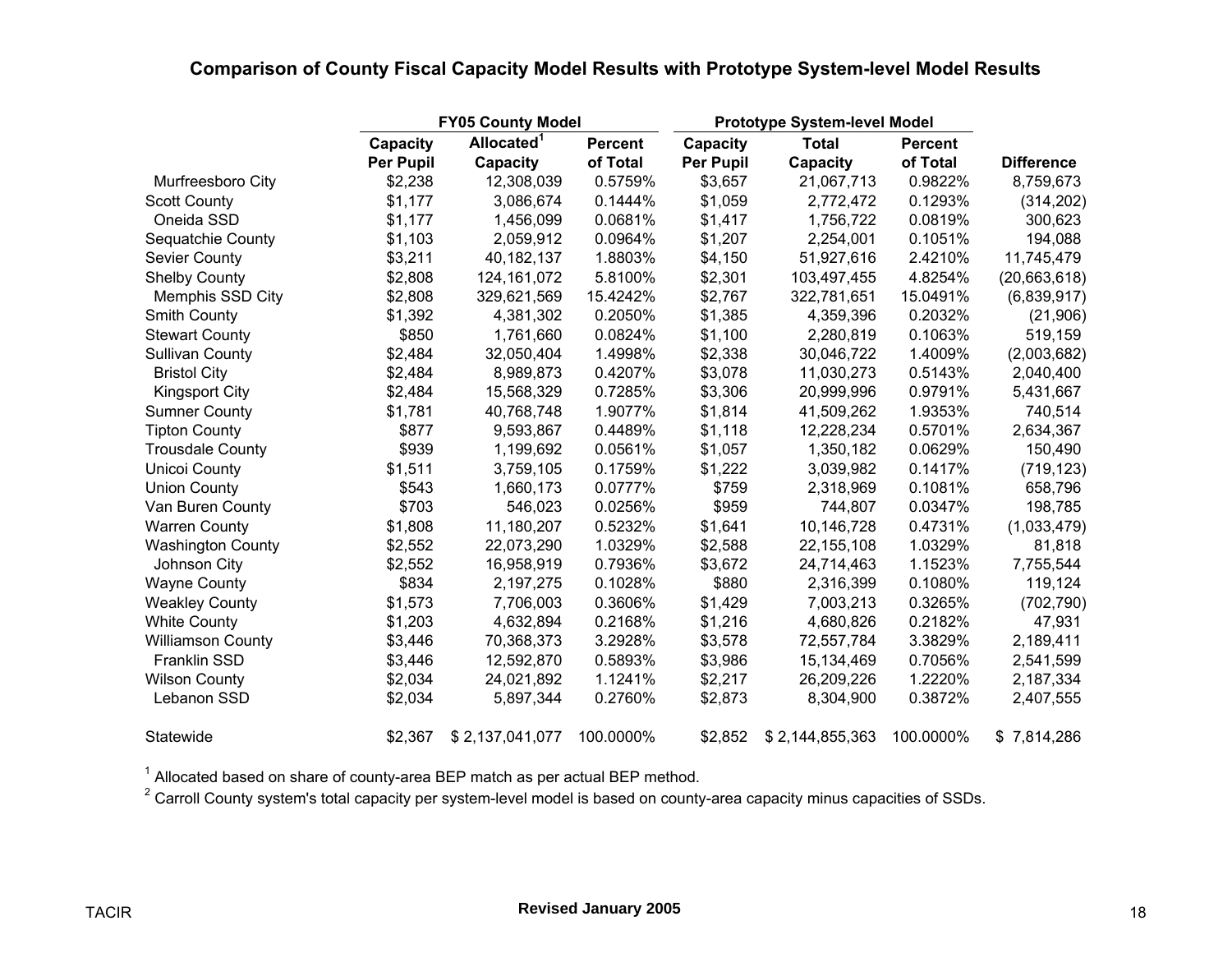### Change in State BEP Funding w/Prototype by County Area Total *Fiscal Year 2005 vs. Fiscal Year 2004*



19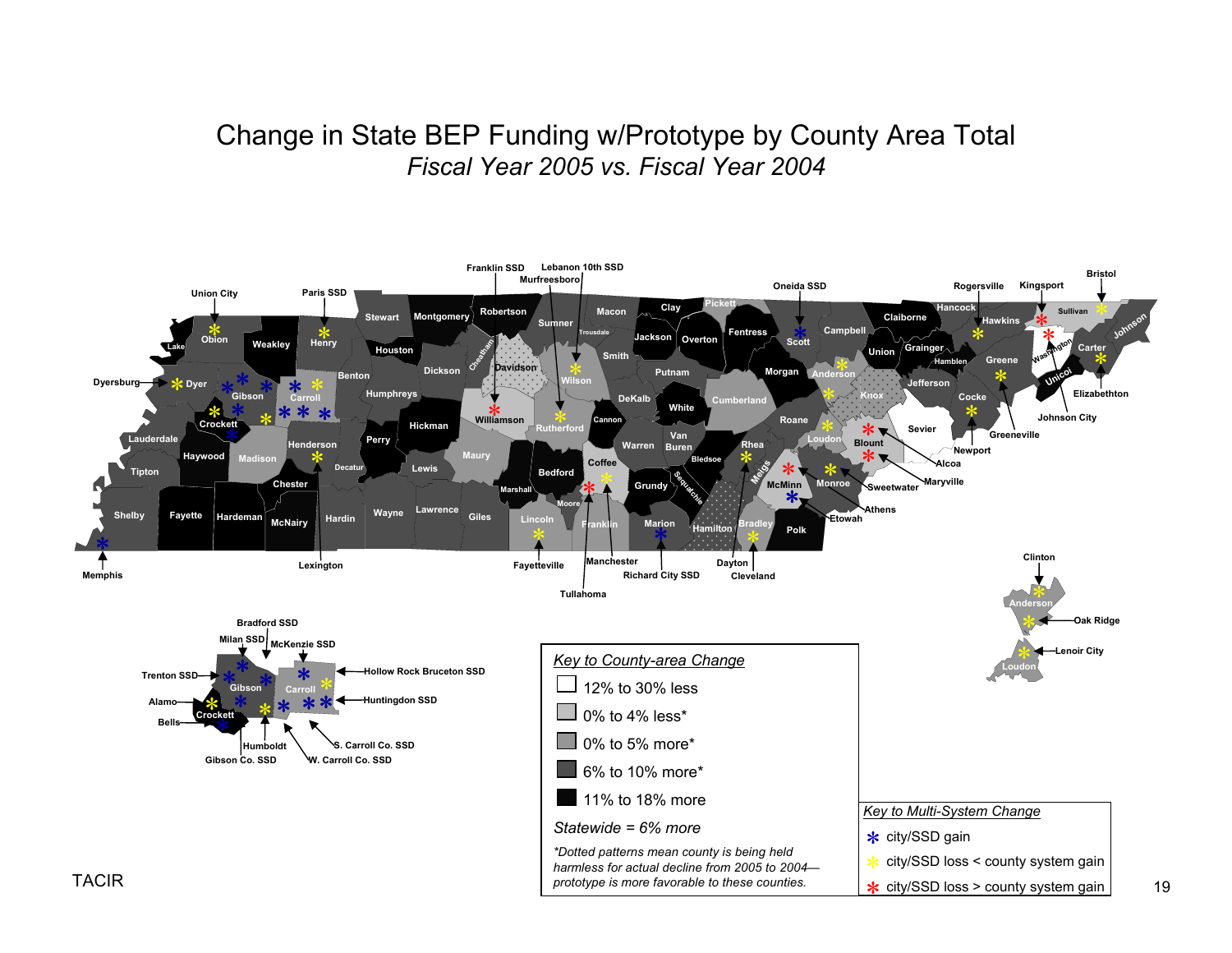#### **Number of Actual FY2004-05 Change Percent County Area Systems FY2003-04 w/Prototype w/Prototype Change** Anderson 3 \$ 38,388,000 \$ 38,264,000 \$ (124,000) 0% Bedford 1 20,366,000 23,487,000 3,121,000 15% Benton 1 8,191,000 8,975,000 784,000 10% Bledsoe 1 6,884,000 8,113,000 1,229,000 18% Blount 3 47,601,000 45,852,000 (1,749,000) -4% Bradley 2 37,040,000 37,902,000 862,000 2% Campbell 1 20,442,000 22,540,000 2,098,000 10% Cannon 1 7,449,000 8,614,000 1,165,000 16% Carroll 6 17,266,000 17,880,000 614,000 4% Carter 2 26,955,000 29,309,000 2,354,000 9% Cheatham 1 22,382,000 24,186,000 1,804,000 8% Chester 1 8,197,000 9,325,000 1,128,000 14% Claiborne 1 16,759,000 19,105,000 2,346,000 14% Clay 1 4,564,000 5,115,000 551,000 12% Cocke 2 17,586,000 19,332,000 1,746,000 10% Coffee 3 25,653,000 25,045,000 (608,000) -2% Crockett 3 9,062,000 10,465,000 1,403,000 15% Cumberland 1 20,446,000 21,161,000 715,000 3% Davidson 1 151,400,000 149,031,000 (2,369,000) -2% Decatur 1 5,216,000 5,750,000 534,000 10% DeKalb 1 8,537,000 9,278,000 741,000 9% Dickson 1 23,728,000 25,761,000 2,033,000 9% Dyer 2 19,532,000 20,657,000 1,125,000 6% Fayette 1 10,950,000 12,299,000 1,349,000 12% Fentress 1 8,234,000 9,291,000 1,057,000 13% Franklin 1 19,725,000 20,453,000 728,000 4% Gibson 5 25,859,000 27,852,000 1,993,000 8% Giles 1 1 13,392,000 14,701,000 1,309,000 10% Grainger 1 1 12,128,000 13,674,000 1,546,000 13% Greene 2 29,583,000 31,930,000 2,347,000 8% Grundy 1 8,527,000 9,893,000 1,366,000 16% Hamblen 1 23,880,000 26,472,000 2,592,000 11% Hamilton 1 87,690,000 93,594,000 5,904,000 7% Hancock 1 4,482,000 4,832,000 350,000 8% Hardeman 1 16,189,000 18,262,000 2,073,000 13% Hardin 1 11,641,000 12,541,000 900,000 8% Hawkins 2 26,025,000 28,667,000 2,642,000 10% Haywood 1 1,909,000 13,577,000 1,668,000 14% Henderson 2 14,083,000 14,920,000 837,000 6% Henry 2 13,703,000 14,613,000 910,000 7% Hickman 1 13,807,000 15,265,000 1,458,000 11% Houston 1 5,281,000 6,005,000 724,000 14% Humphreys 1 9,694,000 10,439,000 745,000 8% Jackson 1 6,223,000 7,035,000 812,000 13% Jefferson 1 22,421,000 24,565,000 2,144,000 10% Johnson 1 8,679,000 9,548,000 869,000 10% Knox 1 111,187,000 112,277,000 1,090,000 1% Lake 1 3,361,000 3,862,000 501,000 15% Lauderdale 1 16,294,000 17,902,000 1,608,000 10%

#### **Table 1. Change in State BEP Funding w/Prototype by County Area Total**

Lawrence 1 21,261,000 23,428,000 2,167,000 10%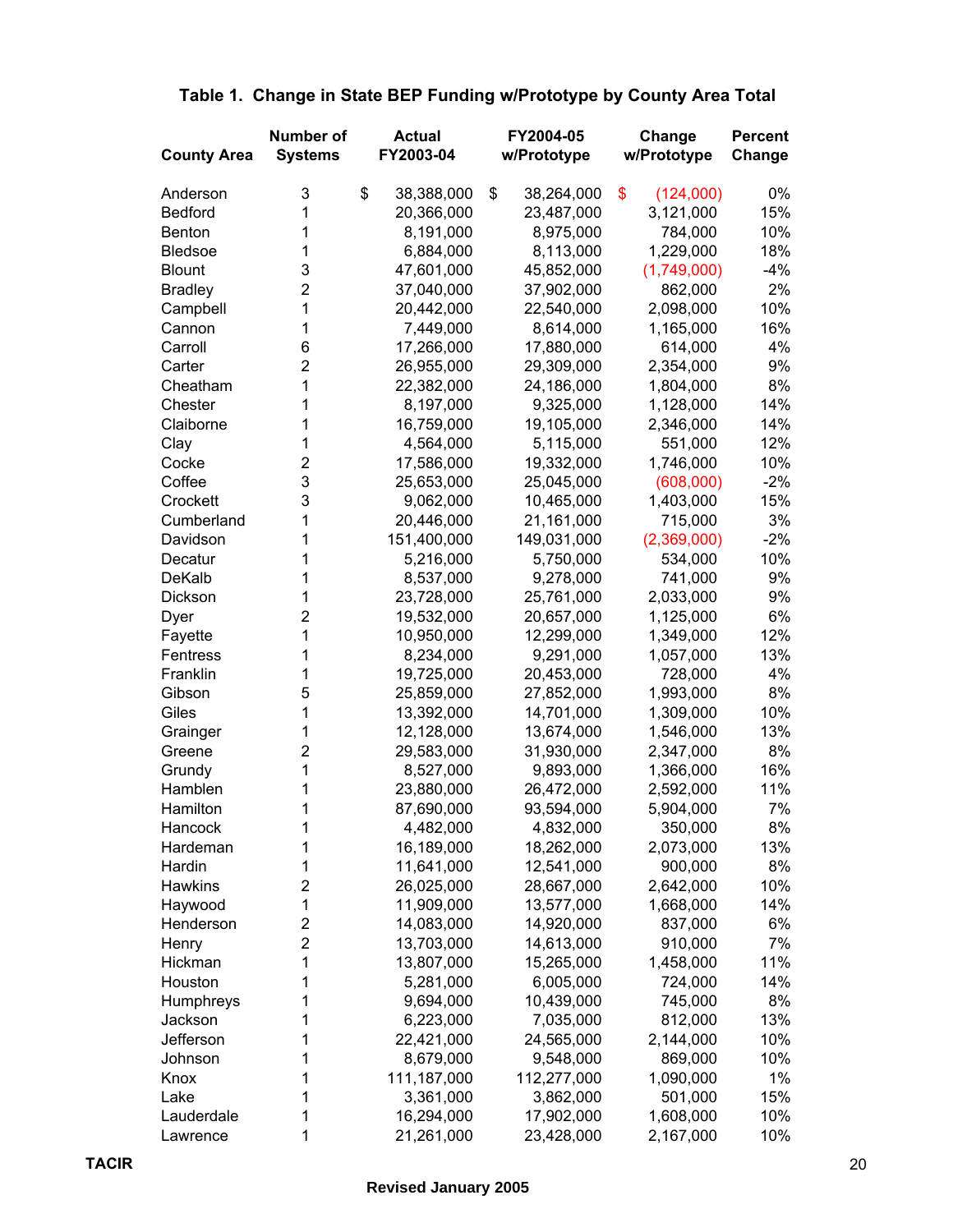| <b>County Area</b> | Number of<br><b>Systems</b> | <b>Actual</b><br>FY2003-04 | FY2004-05<br>w/Prototype | Change<br>w/Prototype | <b>Percent</b><br>Change |
|--------------------|-----------------------------|----------------------------|--------------------------|-----------------------|--------------------------|
| Lewis              | 1                           | 6,817,000                  | 7,382,000                | 565,000               | 8%                       |
| Lincoln            | $\overline{2}$              | 16,003,000                 | 16,462,000               | 459,000               | 3%                       |
| Loudon             | $\overline{2}$              | 20,321,000                 | 20,809,000               | 488,000               | 2%                       |
| McMinn             | 3                           | 23,856,000                 | 23,410,000               | (446,000)             | $-2%$                    |
| <b>McNairy</b>     | 1                           | 13,334,000                 | 15,469,000               | 2,135,000             | 16%                      |
| Macon              | 1                           | 12,487,000                 | 13,518,000               | 1,031,000             | 8%                       |
| Madison            | 1                           | 33,256,000                 | 34,522,000               | 1,266,000             | 4%                       |
| Marion             | 2                           | 14,003,000                 | 15,346,000               | 1,343,000             | 10%                      |
| Marshall           | 1                           | 14,068,000                 | 15,774,000               | 1,706,000             | 12%                      |
| Maury              | 1                           | 34,404,000                 | 34,715,000               | 311,000               | $1\%$                    |
| Meigs              | 1                           | 6,927,000                  | 7,569,000                | 642,000               | 9%                       |
| Monroe             | 2                           | 21,305,000                 | 22,793,000               | 1,488,000             | 7%                       |
| Montgomery         | 1                           | 70,915,000                 | 79,361,000               | 8,446,000             | 12%                      |
| Moore              | 1                           | 3,455,000                  | 3,728,000                | 273,000               | 8%                       |
| Morgan             | 1                           | 12,142,000                 | 13,722,000               | 1,580,000             | 13%                      |
| Obion              | 2                           | 15,912,000                 | 16,916,000               | 1,004,000             | 6%                       |
| Overton            | 1                           | 11,423,000                 | 13,154,000               | 1,731,000             | 15%                      |
| Perry              | 1                           | 4,160,000                  | 4,777,000                | 617,000               | 15%                      |
| Pickett            | 1                           | 2,746,000                  | 2,896,000                | 150,000               | 5%                       |
| Polk               | 1                           | 8,748,000                  | 9,718,000                | 970,000               | 11%                      |
| Putnam             | 1                           | 25,848,000                 | 28,066,000               | 2,218,000             | 9%                       |
| Rhea               | $\overline{2}$              | 14,827,000                 | 15,785,000               | 958,000               | 6%                       |
| Roane              | 1                           | 23,526,000                 | 25,521,000               | 1,995,000             | 8%                       |
| Robertson          | 1                           | 29,231,000                 | 32,583,000               | 3,352,000             | 11%                      |
| Rutherford         | 2                           | 92,369,000                 | 95,033,000               | 2,664,000             | 3%                       |
| Scott              | 2                           | 13,514,000                 | 14,682,000               | 1,168,000             | 9%                       |
| Sequatchie         | 1                           | 6,739,000                  | 7,734,000                | 995,000               | 15%                      |
| Sevier             | 1                           | 28,953,000                 | 20,434,000               | (8,519,000)           | $-29%$                   |
| Shelby             | $\overline{2}$              | 433,673,000                | 476,208,000              | 42,535,000            | 10%                      |
| Smith              | 1                           | 10,181,000                 | 11,119,000               | 938,000               | 9%                       |
| <b>Stewart</b>     | 1                           | 7,847,000                  | 8,288,000                | 441,000               | 6%                       |
| Sullivan           | 3                           | 58,264,000                 | 56,004,000               | (2,260,000)           | $-4%$                    |
| Sumner             | 1                           | 71,182,000                 | 77,801,000               | 6,619,000             | 9%                       |
| Tipton             | 1                           | 38,290,000                 | 41,588,000               | 3,298,000             | 9%                       |
| Trousdale          | 1                           | 5,044,000                  | 5,545,000                | 501,000               | 10%                      |
| Unicoi             | 1                           | 8,419,000                  | 9,831,000                | 1,412,000             | 17%                      |
| Union              | 1                           | 11,804,000                 | 13,068,000               | 1,264,000             | 11%                      |
| Van Buren          | 1                           | 3,188,000                  | 3,526,000                | 338,000               | 11%                      |
| Warren             | 1                           | 18,793,000                 | 20,594,000               | 1,801,000             | 10%                      |
| Washington         | 2                           | 40,100,000                 | 35,336,000               | (4,764,000)           | $-12%$                   |
| Wayne              | 1                           | 9,727,000                  | 10,746,000               | 1,019,000             | 10%                      |
| Weakley            | 1                           | 15,267,000                 | 17,068,000               | 1,801,000             | 12%                      |
| White              | 1                           | 12,896,000                 | 14,417,000               | 1,521,000             | 12%                      |
| Williamson         | 2                           | 64,350,000                 | 61,589,000               | (2,761,000)           | $-4%$                    |
| Wilson             | 2                           | 42,735,000                 | 43,533,000               | 798,000               | 2%                       |

#### **Table 1. Change in State BEP Funding w/Prototype by County Area Total**

 $$2,552,901,000 \ $2,701,184,000 \ $148,283,000 \ $6\%$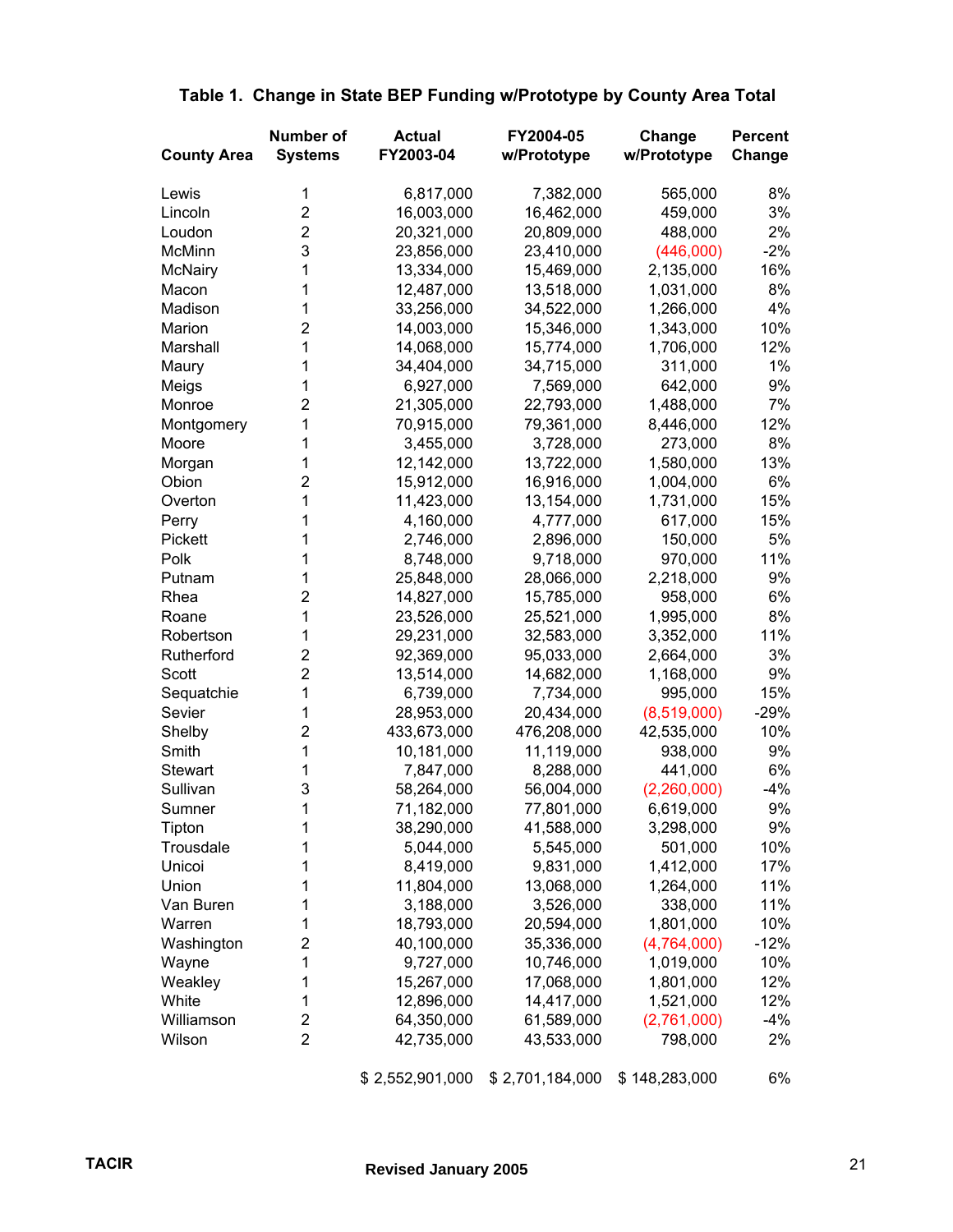| <b>System Name</b>       | <b>Actual</b><br>FY2003-04 | FY2004-05<br>w/Prototype | Change<br>w/Prototype |
|--------------------------|----------------------------|--------------------------|-----------------------|
|                          |                            |                          |                       |
| Anderson County          | \$<br>21,822,000           | \$<br>24,089,000         | \$<br>2,267,000       |
| <b>Clinton City</b>      | 3,076,000                  | 2,372,000                | (704,000)             |
| Oak Ridge City           | 13,490,000                 | 11,803,000               | (1,687,000)           |
| <b>Bedford County</b>    | 20,366,000                 | 23,487,000               | 3,121,000             |
| <b>Benton County</b>     | 8,191,000                  | 8,975,000                | 784,000               |
| <b>Bledsoe County</b>    | 6,884,000                  | 8,113,000                | 1,229,000             |
| <b>Blount County</b>     | 31,503,000                 | 33,251,000               | 1,748,000             |
| Alcoa City               | 3,672,000                  | 1,883,000                | (1,789,000)           |
| Maryville City           | 12,426,000                 | 10,718,000               | (1,708,000)           |
| <b>Bradley County</b>    | 25,051,000                 | 28,115,000               | 3,064,000             |
| <b>Cleveland City</b>    | 11,989,000                 | 9,787,000                | (2,202,000)           |
| Campbell County          | 20,442,000                 | 22,540,000               | 2,098,000             |
| Cannon County            | 7,449,000                  | 8,614,000                | 1,165,000             |
| <b>Carroll County</b>    | 1,407,000                  | 1,415,000                | 8,000                 |
| H Rock-Bruceton SSD      | 2,528,000                  | 2,528,000                |                       |
| Huntingdon SSD           | 4,254,000                  | 4,301,000                | 47,000                |
| McKenzie SSD             | 4,210,000                  | 4,324,000                | 114,000               |
| South Carroll Co SSD     | 1,307,000                  | 1,547,000                | 240,000               |
| West Carroll Co SSD      | 3,560,000                  | 3,765,000                | 205,000               |
| <b>Carter County</b>     | 20,131,000                 | 23,001,000               | 2,870,000             |
| Elizabethton City        | 6,824,000                  | 6,308,000                | (516,000)             |
| Cheatham County          | 22,382,000                 | 24,186,000               | 1,804,000             |
| <b>Chester County</b>    | 8,197,000                  | 9,325,000                | 1,128,000             |
| <b>Claiborne County</b>  | 16,759,000                 | 19,105,000               | 2,346,000             |
| Clay County              | 4,564,000                  | 5,115,000                | 551,000               |
| Cocke County             | 15,358,000                 | 17,560,000               | 2,202,000             |
| Newport City             | 2,228,000                  | 1,772,000                | (456,000)             |
| <b>Coffee County</b>     | 12,035,000                 | 12,842,000               | 807,000               |
| Manchester City          | 3,616,000                  | 3,196,000                | (420,000)             |
| Tullahoma City           | 10,002,000                 | 9,007,000                | (995,000)             |
| <b>Crockett County</b>   | 5,881,000                  | 7,164,000                | 1,283,000             |
| Alamo City               | 1,811,000                  | 1,783,000                | (28,000)              |
| <b>Bells City</b>        | 1,370,000                  | 1,518,000                | 148,000               |
| <b>Cumberland County</b> | 20,446,000                 | 21,161,000               | 715,000               |
| Davidson County          | 151,400,000                | 149,031,000              | (2,369,000)           |
| <b>Decatur County</b>    | 5,216,000                  | 5,750,000                | 534,000               |
| DeKalb County            | 8,537,000                  | 9,278,000                | 741,000               |
| Dickson County           | 23,728,000                 | 25,761,000               | 2,033,000             |
| Dyer County              | 9,872,000                  | 11,279,000               | 1,407,000             |
| Dyersburg City           | 9,660,000                  | 9,378,000                | (282,000)             |
| <b>Fayette County</b>    | 10,950,000                 | 12,299,000               | 1,349,000             |
| <b>Fentress County</b>   | 8,234,000                  | 9,291,000                | 1,057,000             |
| Franklin County          | 19,725,000                 | 20,453,000               | 728,000               |
| <b>Humboldt City</b>     | 4,986,000                  | 4,947,000                | (39,000)              |
| Milan SSD                | 6,139,000                  | 6,665,000                | 526,000               |
| <b>Trenton SSD</b>       | 4,597,000                  | 4,868,000                | 271,000               |

#### **Table 2. Change in State BEP Funding w/Prototype**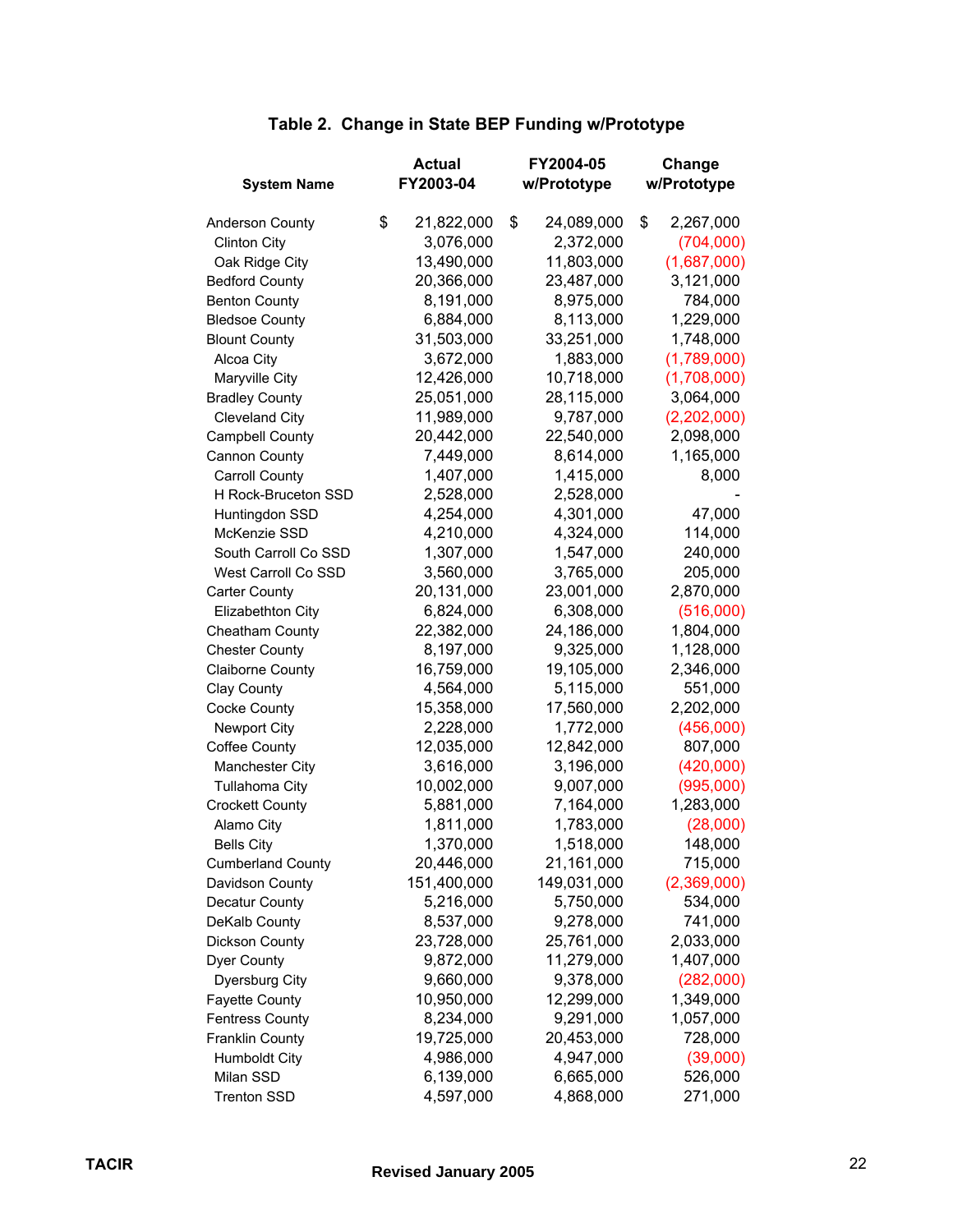|                          | <b>Actual</b> | FY2004-05   | Change        |
|--------------------------|---------------|-------------|---------------|
| <b>System Name</b>       | FY2003-04     | w/Prototype | w/Prototype   |
| <b>Bradford SSD</b>      | 2,008,000     | 2,264,000   | 256,000       |
| Gibson County SSD        | 8,129,000     | 9,108,000   | 979,000       |
| <b>Giles County</b>      | 13,392,000    | 14,701,000  | 1,309,000     |
| <b>Grainger County</b>   | 12,128,000    | 13,674,000  | 1,546,000     |
| <b>Greene County</b>     | 21,126,000    | 24,185,000  | 3,059,000     |
| Greeneville City         | 8,457,000     | 7,745,000   | (712,000)     |
| <b>Grundy County</b>     | 8,527,000     | 9,893,000   | 1,366,000     |
| Hamblen County           | 23,880,000    | 26,472,000  | 2,592,000     |
| <b>Hamilton County</b>   | 87,690,000    | 93,594,000  | 5,904,000     |
| <b>Hancock County</b>    | 4,482,000     | 4,832,000   | 350,000       |
| Hardeman County          | 16,189,000    | 18,262,000  | 2,073,000     |
| <b>Hardin County</b>     | 11,641,000    | 12,541,000  | 900,000       |
| <b>Hawkins County</b>    | 23,991,000    | 26,876,000  | 2,885,000     |
| Rogersville City         | 2,034,000     | 1,791,000   | (243,000)     |
| Haywood County           | 11,909,000    | 13,577,000  | 1,668,000     |
| <b>Henderson County</b>  | 11,011,000    | 11,911,000  | 900,000       |
| Lexington City           | 3,072,000     | 3,009,000   | (63,000)      |
| <b>Henry County</b>      | 9,383,000     | 10,318,000  | 935,000       |
| Paris SSD                | 4,320,000     | 4,295,000   | (25,000)      |
| <b>Hickman County</b>    | 13,807,000    | 15,265,000  | 1,458,000     |
| <b>Houston County</b>    | 5,281,000     | 6,005,000   | 724,000       |
| Humphreys County         | 9,694,000     | 10,439,000  | 745,000       |
| Jackson County           | 6,223,000     | 7,035,000   | 812,000       |
| Jefferson County         | 22,421,000    | 24,565,000  | 2,144,000     |
| Johnson County           | 8,679,000     | 9,548,000   | 869,000       |
| <b>Knox County</b>       | 111,187,000   | 112,277,000 | 1,090,000     |
| Lake County              | 3,361,000     | 3,862,000   | 501,000       |
| Lauderdale County        | 16,294,000    | 17,902,000  | 1,608,000     |
| Lawrence County          | 21,261,000    | 23,428,000  | 2,167,000     |
| Lewis County             | 6,817,000     | 7,382,000   | 565,000       |
| <b>Lincoln County</b>    | 12,719,000    | 13,720,000  | 1,001,000     |
| <b>Fayetteville City</b> | 3,284,000     | 2,742,000   | (542,000)     |
| Loudon County            | 14,402,000    | 15,251,000  | 849,000       |
| Lenoir City              | 5,919,000     | 5,558,000   | (361,000)     |
| <b>McMinn County</b>     | 17,498,000    | 18,311,000  | 813,000       |
| <b>Athens City</b>       | 5,146,000     | 3,870,000   | (1, 276, 000) |
| Etowah City              | 1,212,000     | 1,229,000   | 17,000        |
| <b>McNairy County</b>    | 13,334,000    | 15,469,000  | 2,135,000     |
| Macon County             | 12,487,000    | 13,518,000  | 1,031,000     |
| <b>Madison County</b>    | 33,256,000    | 34,522,000  | 1,266,000     |
| <b>Marion County</b>     | 12,967,000    | 14,146,000  | 1,179,000     |
| Richard City SSD         | 1,036,000     | 1,200,000   | 164,000       |
| <b>Marshall County</b>   | 14,068,000    | 15,774,000  | 1,706,000     |
| <b>Maury County</b>      | 34,404,000    | 34,715,000  | 311,000       |
| <b>Meigs County</b>      | 6,927,000     | 7,569,000   | 642,000       |
| Monroe County            | 16,653,000    | 18,318,000  | 1,665,000     |

#### **Table 2. Change in State BEP Funding w/Prototype**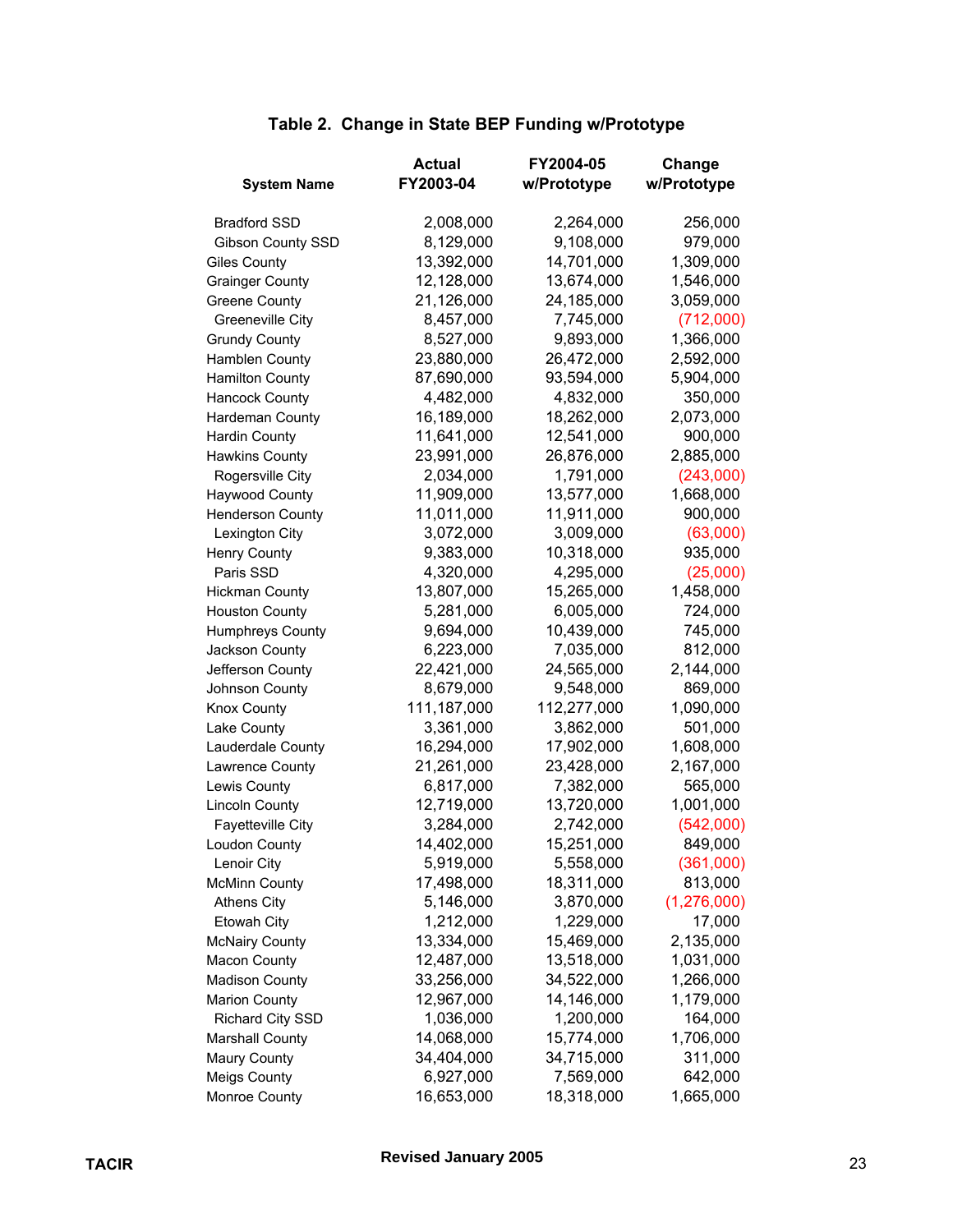|                          | <b>Actual</b>   | FY2004-05       | Change        |
|--------------------------|-----------------|-----------------|---------------|
| <b>System Name</b>       | FY2003-04       | w/Prototype     | w/Prototype   |
| Sweetwater City          | 4,652,000       | 4,475,000       | (177,000)     |
| Montgomery County        | 70,915,000      | 79,361,000      | 8,446,000     |
| Moore County             | 3,455,000       | 3,728,000       | 273,000       |
| Morgan County            | 12,142,000      | 13,722,000      | 1,580,000     |
| <b>Obion County</b>      | 11,775,000      | 13,204,000      | 1,429,000     |
| <b>Union City</b>        | 4,137,000       | 3,712,000       | (425,000)     |
| Overton County           | 11,423,000      | 13,154,000      | 1,731,000     |
| Perry County             | 4,160,000       | 4,777,000       | 617,000       |
| <b>Pickett County</b>    | 2,746,000       | 2,896,000       | 150,000       |
| Polk County              | 8,748,000       | 9,718,000       | 970,000       |
| <b>Putnam County</b>     | 25,848,000      | 28,066,000      | 2,218,000     |
| Rhea County              | 12,512,000      | 13,880,000      | 1,368,000     |
| Dayton City              | 2,315,000       | 1,905,000       | (410,000)     |
| Roane County             | 23,526,000      | 25,521,000      | 1,995,000     |
| Robertson County         | 29,231,000      | 32,583,000      | 3,352,000     |
| <b>Rutherford County</b> | 75,856,000      | 84,005,000      | 8,149,000     |
| Murfreesboro City        | 16,513,000      | 11,028,000      | (5,485,000)   |
| <b>Scott County</b>      | 9,157,000       | 10,192,000      | 1,035,000     |
| Oneida SSD               | 4,357,000       | 4,490,000       | 133,000       |
| Sequatchie County        | 6,739,000       | 7,734,000       | 995,000       |
| Sevier County            | 28,953,000      | 20,434,000      | (8,519,000)   |
| <b>Shelby County</b>     | 121,656,000     | 138,866,000     | 17,210,000    |
| Memphis City             | 312,017,000     | 337,342,000     | 25,325,000    |
| Smith County             | 10,181,000      | 11,119,000      | 938,000       |
| <b>Stewart County</b>    | 7,847,000       | 8,288,000       | 441,000       |
| <b>Sullivan County</b>   | 32,652,000      | 35,446,000      | 2,794,000     |
| <b>Bristol City</b>      | 9,253,000       | 8,060,000       | (1, 193, 000) |
| <b>Kingsport City</b>    | 16,359,000      | 12,498,000      | (3,861,000)   |
| <b>Sumner County</b>     | 71,182,000      | 77,801,000      | 6,619,000     |
| <b>Tipton County</b>     | 38,290,000      | 41,588,000      | 3,298,000     |
| <b>Trousdale County</b>  | 5,044,000       | 5,545,000       | 501,000       |
| Unicoi County            | 8,419,000       | 9,831,000       | 1,412,000     |
| <b>Union County</b>      | 11,804,000      | 13,068,000      | 1,264,000     |
| Van Buren County         | 3,188,000       | 3,526,000       | 338,000       |
| <b>Warren County</b>     | 18,793,000      | 20,594,000      | 1,801,000     |
| <b>Washington County</b> | 22,426,000      | 23,191,000      | 765,000       |
| Johnson City             | 17,674,000      | 12,145,000      | (5,529,000)   |
| <b>Wayne County</b>      | 9,727,000       | 10,746,000      | 1,019,000     |
| <b>Weakley County</b>    | 15,267,000      | 17,068,000      | 1,801,000     |
| <b>White County</b>      | 12,896,000      | 14,417,000      | 1,521,000     |
| Williamson County        | 53,761,000      | 53,408,000      | (353,000)     |
| Franklin SSD             | 10,589,000      | 8,181,000       | (2,408,000)   |
| <b>Wilson County</b>     | 34,077,000      | 35,945,000      | 1,868,000     |
| Lebanon SSD              | 8,658,000       | 7,588,000       | (1,070,000)   |
| Statewide                | \$2,552,901,000 | \$2,701,184,000 | \$148,283,000 |

#### **Table 2. Change in State BEP Funding w/Prototype**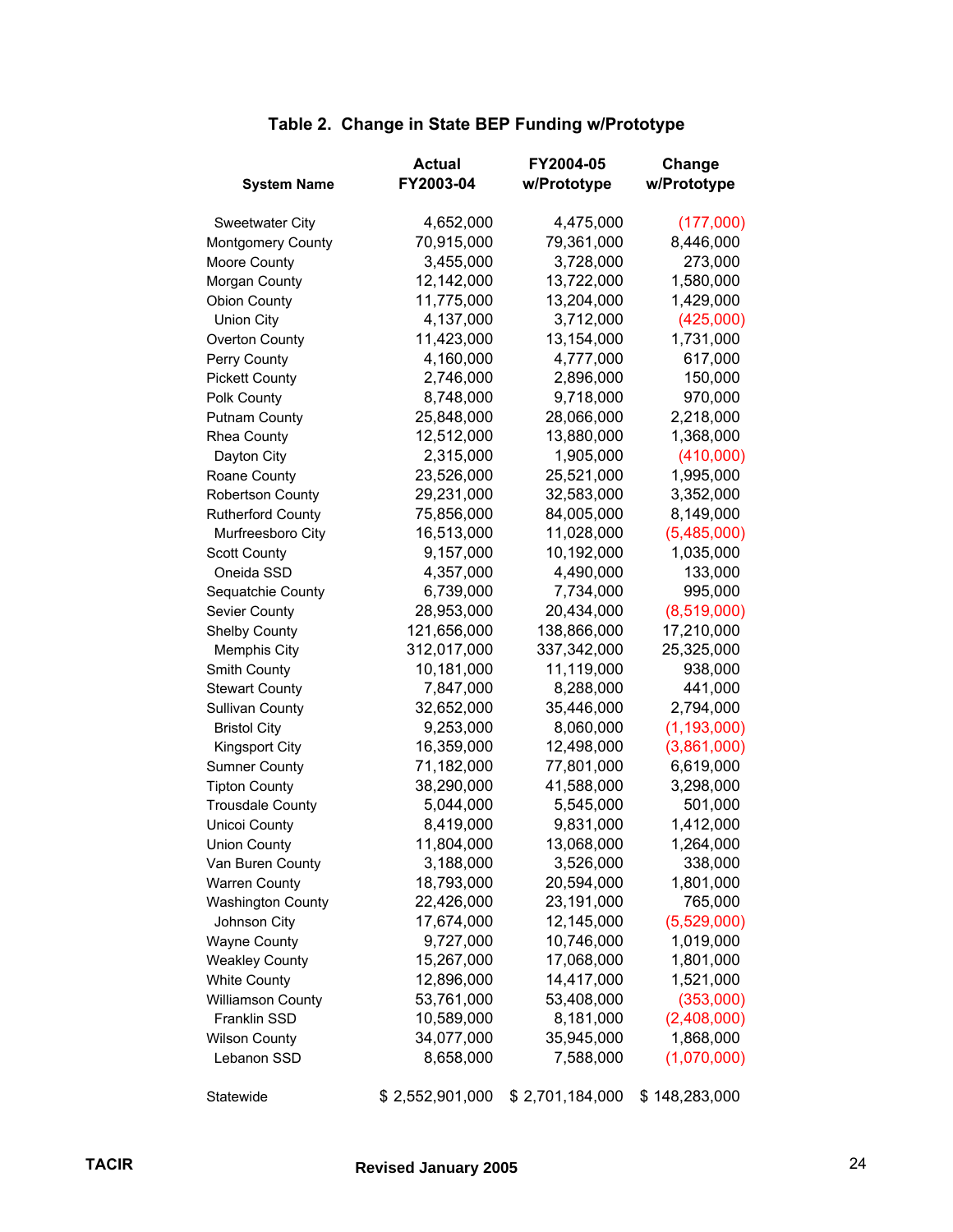**Ability to Pay—**the ability of individuals in a certain jurisdiction to pay taxes relative to those in other jurisdictions, generally based on a measure of income. The TACIR school system fiscal capacity model uses county per capita income and school district poverty rates, which are based on income, to measure ability to pay.

**Child Poverty Rate—**the percentage of related children living in families below the federal poverty line—as used here, it refers to school-aged children, those between the ages of five and seventeen inclusive.

**Fiscal Capacity—**the potential ability of the school systems' to raise revenues from their own sources to pay for public education.

**Fiscal Effort—**the degree to which a school system utilizes the revenue bases available to it, typically measured as the ratio of between the actual amount of revenues collected or used for a particular purpose to a related measure of fiscal capacity.

**Local Revenue—**the amount of money provided at the discretion of local officials to support school systems, such as property taxes, and state-shared tax revenues that substitute for local revenue.

**Median Household Income—**the middle value among households (i.e., the value above and below which lie an equal number of households) for money income received in the previous calendar year by all household members 15 years old and over, including household members not related to the householder, people living alone, and others in non-family households.

**Ordinary Least Squares Multiple Linear Regression—**a statistical process used to predict the values of a dependent variable, such as local revenue for education, based on the values of a set of explanatory variables, called independent variables.

**Property per Pupil—**the equalized assessed valuation of property subject to taxation by local officials divided by the number of students in average daily membership.

**Representative Tax System—**as a measure of fiscal capacity, a method of calculating the amount of revenue that a region or government would collect if it were to exert average fiscal effort; hypothetical tax system that is representative or typical of all the taxes actually levied by the state and local governments of a federation intended to be descriptive of the state-local tax system.

**Resident Tax Burden—**the portion of property tax payments for which owners of homes and farms are responsible; the equalized assessed valuation of residential and farm property divided by the total taxable value of all property.

**Sales per Pupil—**the value of all sales subject to taxation by cities and counties divided by the number of students in average daily membership.

**Service Burden—**the cost of providing for public education.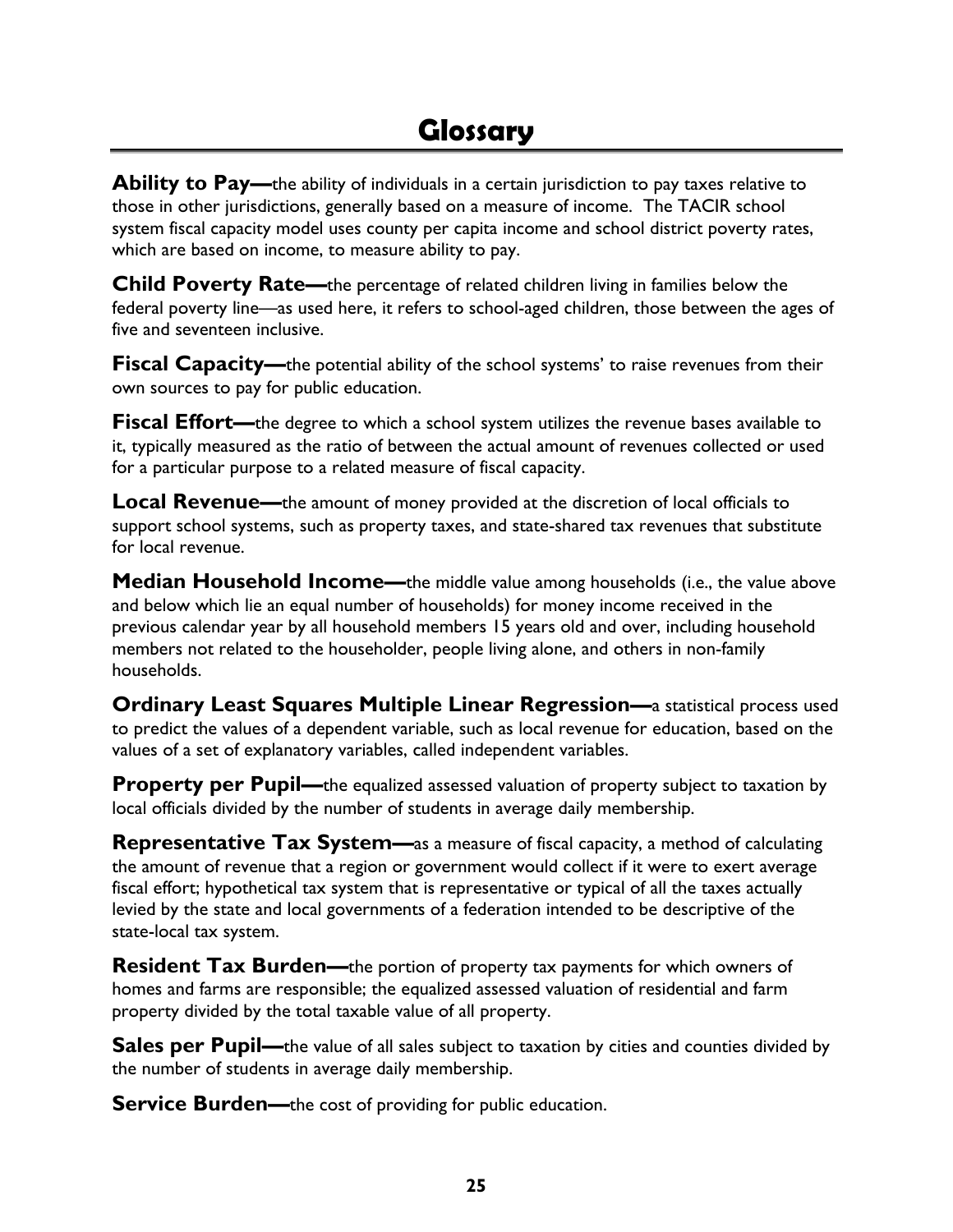**Shared Property—**the value of property subject to county education taxes, all of which must be shared among all school systems in the county based on the proportion of students in each system. *Note: all county education revenue must be shared with any and all other school systems in the county.*

**Shared Taxable Sales—** the value of sales subject to countywide taxes, all of which must be shared among all school systems in the county based on the proportion of students in each system. *Note: all county education revenue must be shared with any and all other school systems in the county.*

**State-shared Tax Revenue per Pupil—**funds provided by the State from state revenues to cities and counties to supplement funds from local sources used to provide city and county services divided by the number of students in average daily membership. Revenue sources include state sales, excise, income, beer, mixed drink, and alcoholic beverage taxes, as well as TVA payments in lieu of taxes. *Note: Special school districts are not eligible to receive this revenue.*

**Tax Exportability—**the portion of property tax payments for which owners of homes and farms are not responsible; the equalized assessed valuation of business-related property (commercial, industrial, utility and personal property) divided by the total taxable value of all property.

**Unshared Property—**the value of property subject to taxes that generate revenue that is not required to be shared with other school systems. *Note: County school systems' revenue from this source is restricted to retirement of rural education debt and support of pupil transportation under certain specific circumstances. Such revenue cannot be used for general support of the county school system; therefore, the value of unshared property for county school systems is zero.*

**Unshared Taxable Sales—the value of sales subject to taxes that generate revenue that** is not required to be shared with other school systems. *Note: County school systems' revenue from this source is restricted to retirement of rural education debt and support of pupil transportation under certain specific circumstances. Such revenue cannot be used for general support of the county school system; therefore, the value of unshared taxable sales for county school systems is zero. Special school districts do not have authority to tax sales; therefore, the value of unshared taxable sales for special school districts is zero.*